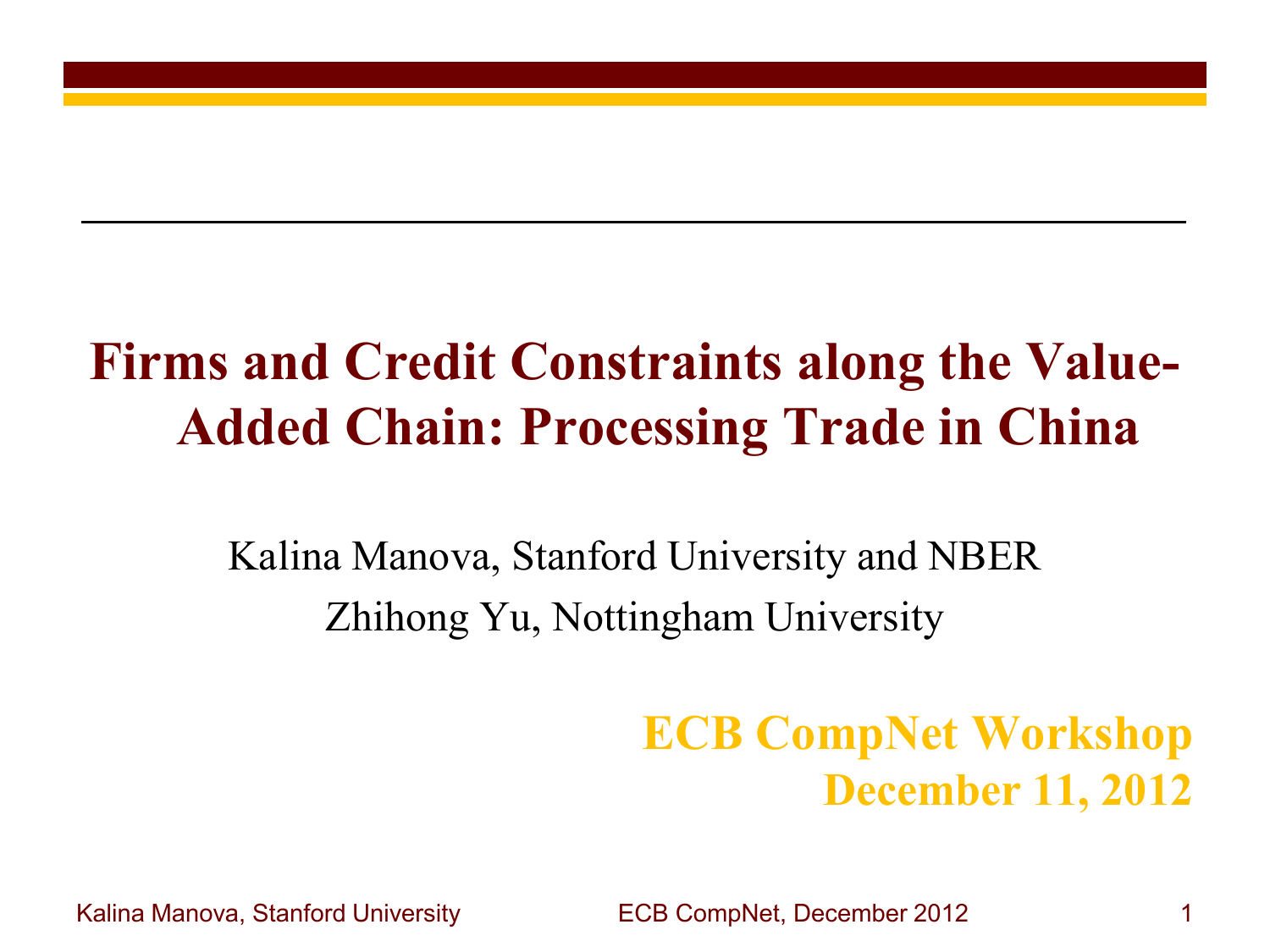### Motivation

- The rapid decline in transportation costs and trade policy barriers over the last few decades has dramatically increased international trade flows
	- Rise in trade in intermediate inputs for further processing and assembly relative to trade in final consumer goods
	- Growing multinational activity and cross-border linkages
- $\Box$  This splicing of global production chains raises new policy questions
	- How should trade policy be designed under trade in intermediates?
	- What are the welfare consequences of such trade flows and policies?
	- How is the transmission of shocks across nations affected?

**This paper:** Study why firms select into different trade regimes and how this choice affects their performance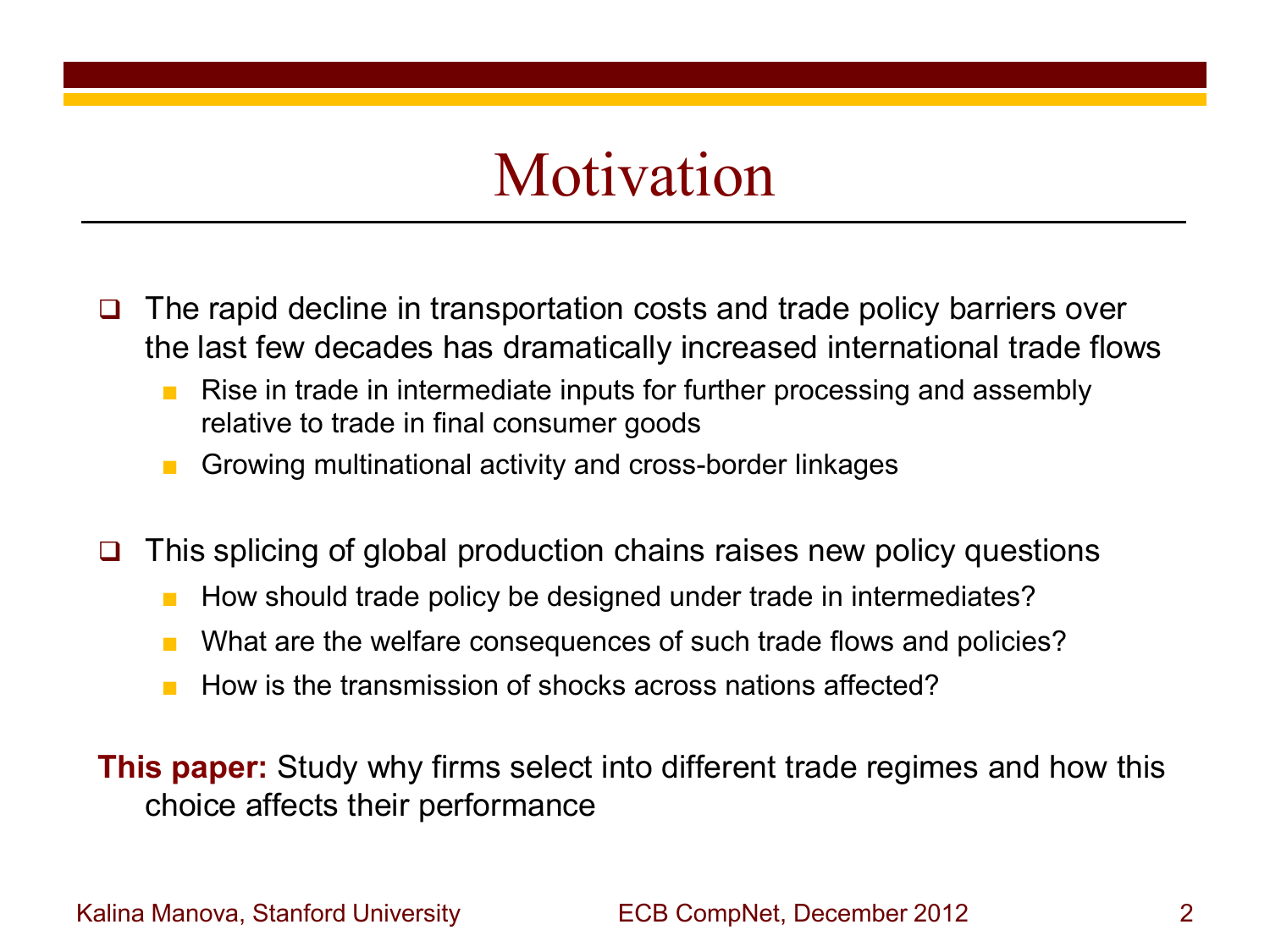### Institutional Context

- We exploit two unique institutional features of China's trade environment
- 1. Since mid 1980s, China has waived import duties on materials imported for further processing and re-exporting as a means of export promotion
	- In 2005, 31.7% of exporters and 54.6% of exports in processing trade
	- Helped make China a key link in global supply chains
- 2. Processing exporters operate under two distinct regimes
	- Pure assembly: receive foreign inputs at no cost directly from trade partner
	- Processing with imports: source and pay for foreign inputs
- $\Box$  These institutional features introduce wedges between the costs and returns associated with different trade modes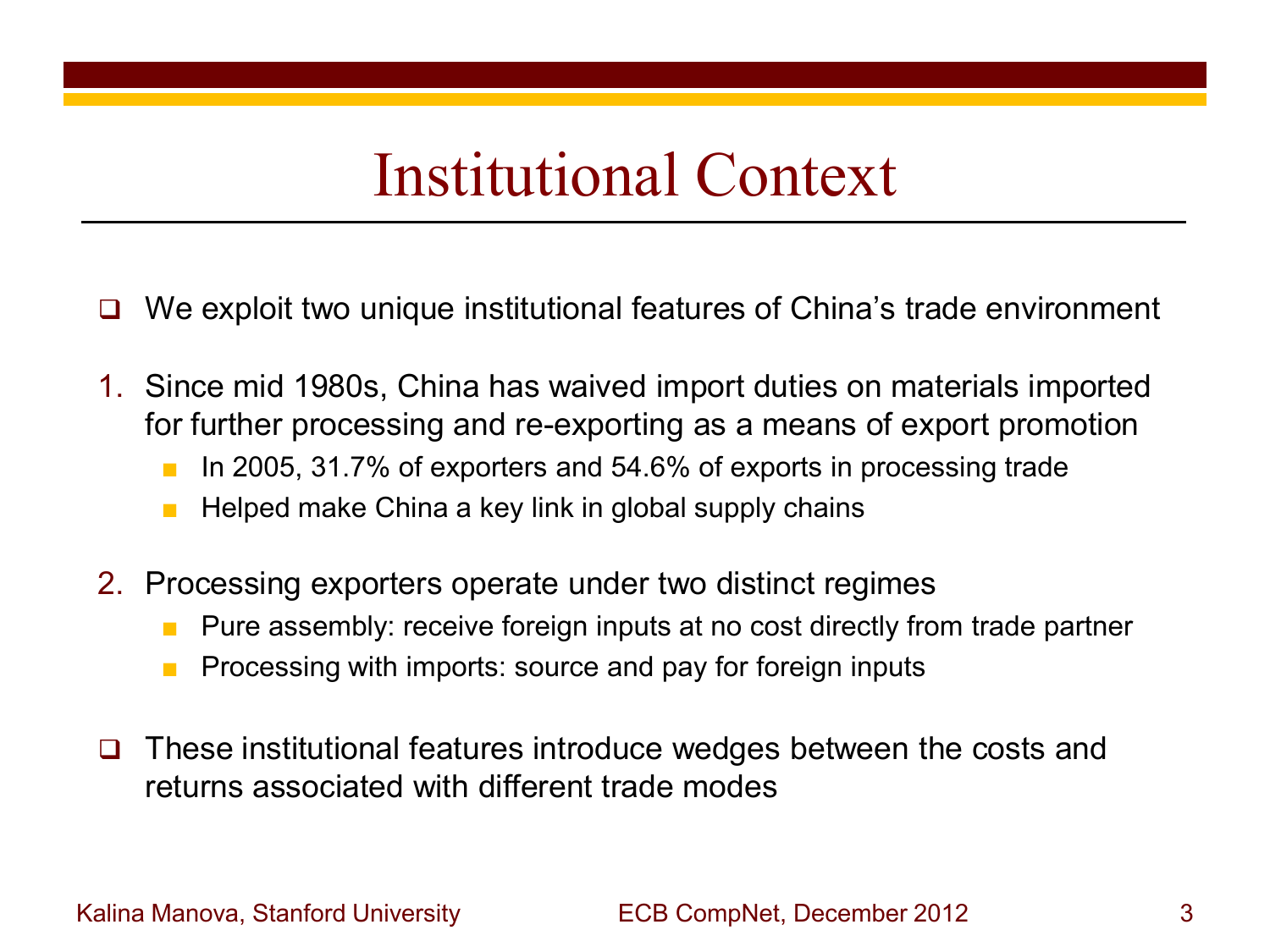# Main Findings

- $\Box$  Profitability varies systematically across trading strategies
	- Profits, profitability and value added fall as firms orient sales from ordinary to processing trade, and from import-and-assembly to pure assembly
- $\Box$  Firms' financial health determines their trade regime choice
	- Less credit constrained firms pursue more ordinary relative to processing trade, and more import-and-assembly relative to pure assembly
	- Indentify the impact of financial frictions by exploiting the variation in financial health across firms and in financial vulnerability across sectors within firms
- Rationalize these results with a model that incorporates credit constraints and imperfect contractibility in companies' export decisions
	- Up-front expenditures are relationship-specific, vary across trade regimes and affect parties' bargaining power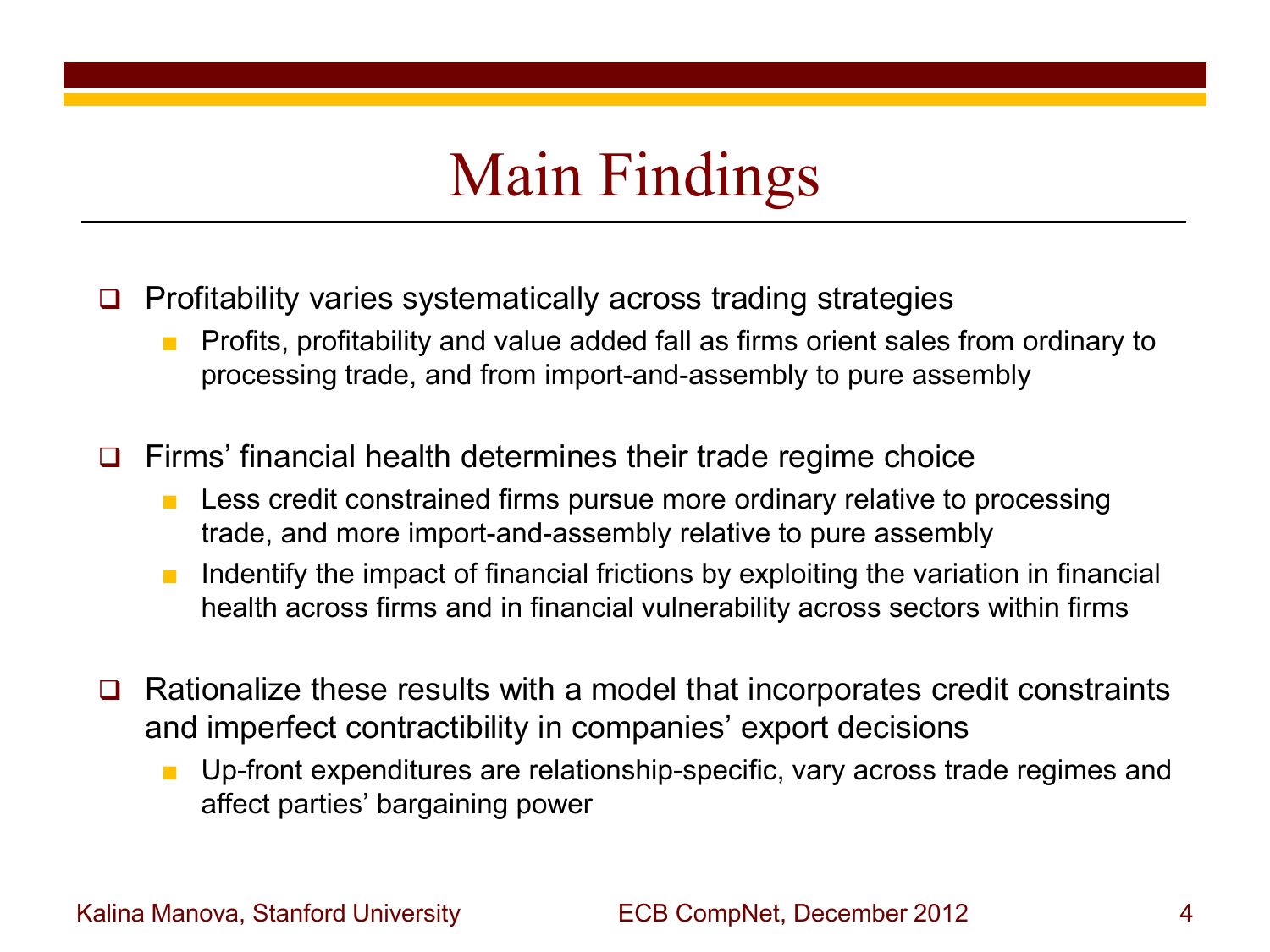# Implications: Global Supply Chains

- $\Box$  Credit constraints affect the organization of production across firm and country boundaries
	- Which stages of the value-added chain (input sourcing, final good production, foreign distribution) are integrated under the control of different trade parties
	- Financially underdeveloped countries potentially stuck in low-value added stages of global production chains

 (Antràs, Desai & Foley 2009; Manova, Wei & Zhang 2009; Carluccio and Fally 2010; Costinot, Vogel & Wang 2011; Antràs & Chor 2011; Feenstra & Hanson 2003; Feenstra et al. 2011)

Financial frictions influence the design of international trade contracts

- Pure assembly as a codified form of trade credit (Antràs & Foley 2011)
- **□** Removing firms' liquidity constraint in China would increase aggregate profits by 5.5bil RMB (1.3%) and real value added by 15.2bil RMB (0.7%)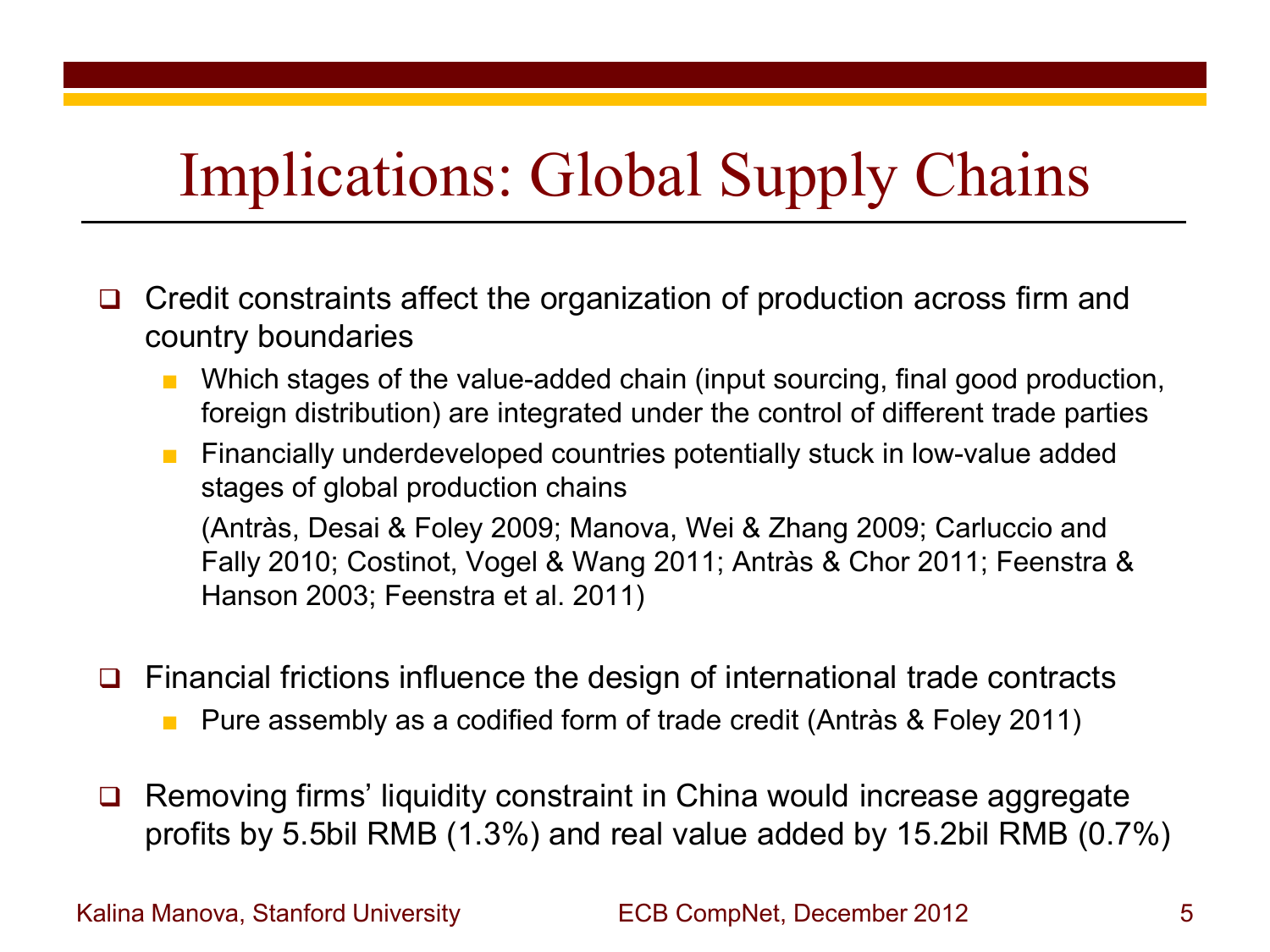### Implications: Policy

 $\Box$  Facilitating access to imported materials can boost export performance

- Foreign inputs of superior quality enable firms in developing countries to expand product scope and upgrade product quality (Kugler & Verhoogen 2008, 2009; Goldberg, Khandelwal, Pavcnik & Topalova 2010; Manova & Zhang 2012)
- $\Box$  Trade policies can have differential effects across heterogeneous firms
	- Less productive, constrained firms benefit more from import liberalization?
	- Processing regime allows more firms to share in the gains from trade?
	- Imperfect financial markets justify government regulation of trade flows?
- □ Multi-lateral tariff reductions can encourage trade in intermediates
	- Complementarities in trade policies across countries (Antràs & Staiger 2011)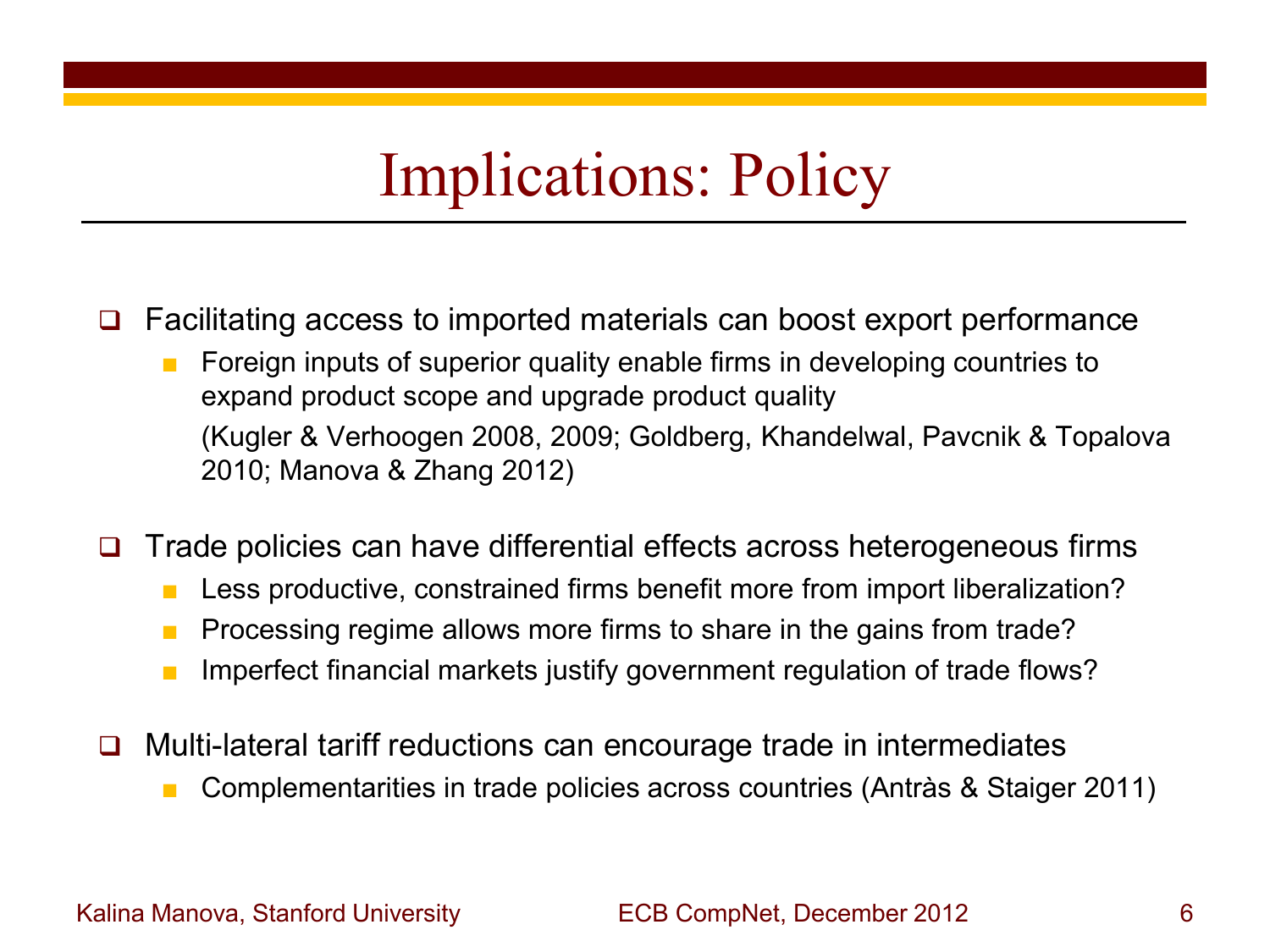### Broader Contributions

- Growing evidence that credit constraints impede trade activity in normal times and during crisis episodes
	- Manova 2007; Berman & Héricourt 2008; Chor & Manova 2009; Bricongne et al. 2010; Amiti & Weinstein 2011; Minetti & Zhu 2011 …
- $\Box$  Global production chains and their role in the transmission of shocks across countries during recent financial crisis
	- Levchenko, Lewis & Tesar 2010; Johnson 2011; Bems, Johnson & Yi 2011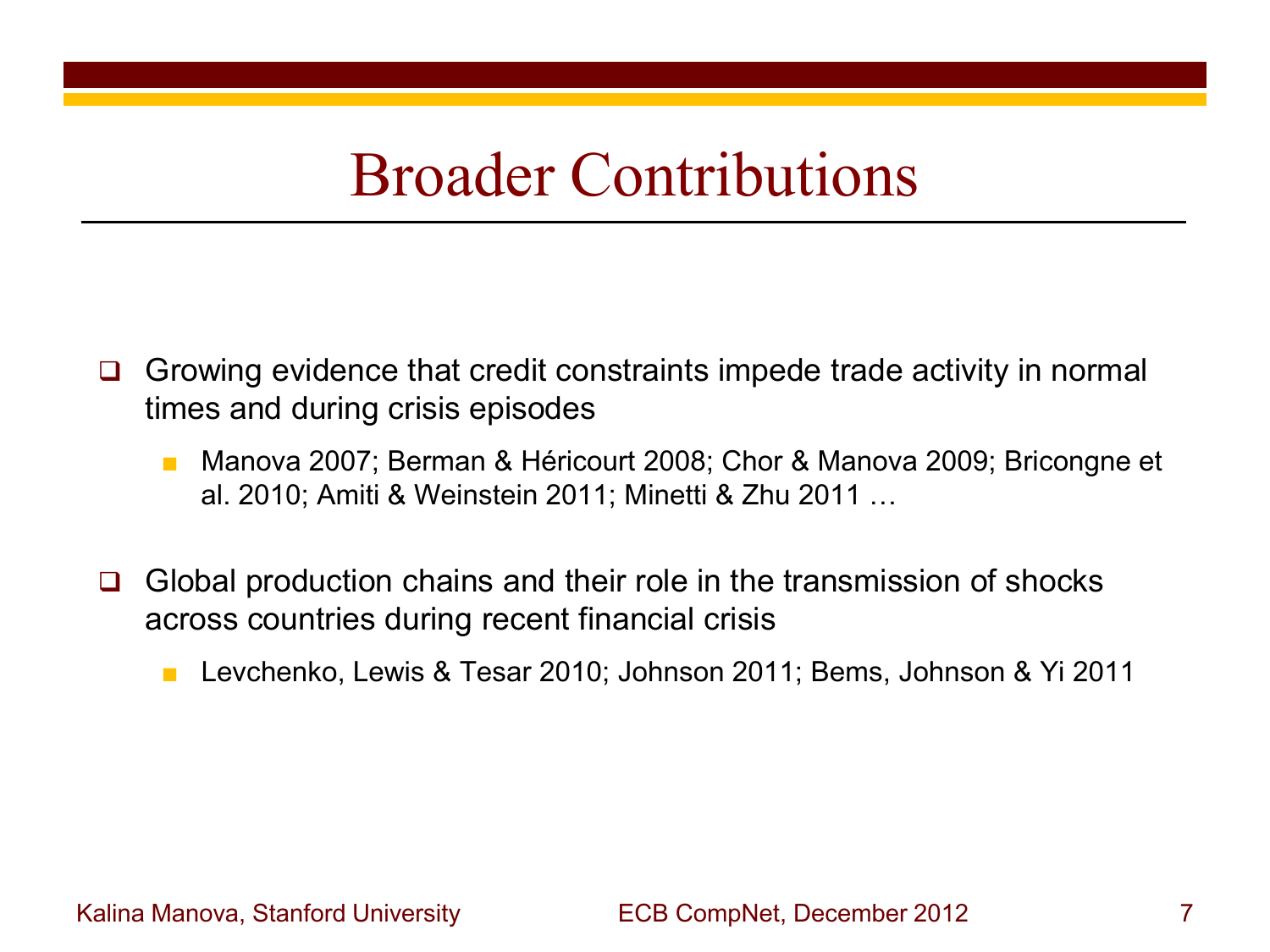### Outline

- 1. Motivation
- 2. Sketch of a model
- 3. Empirical evidence
- 4. Conclusions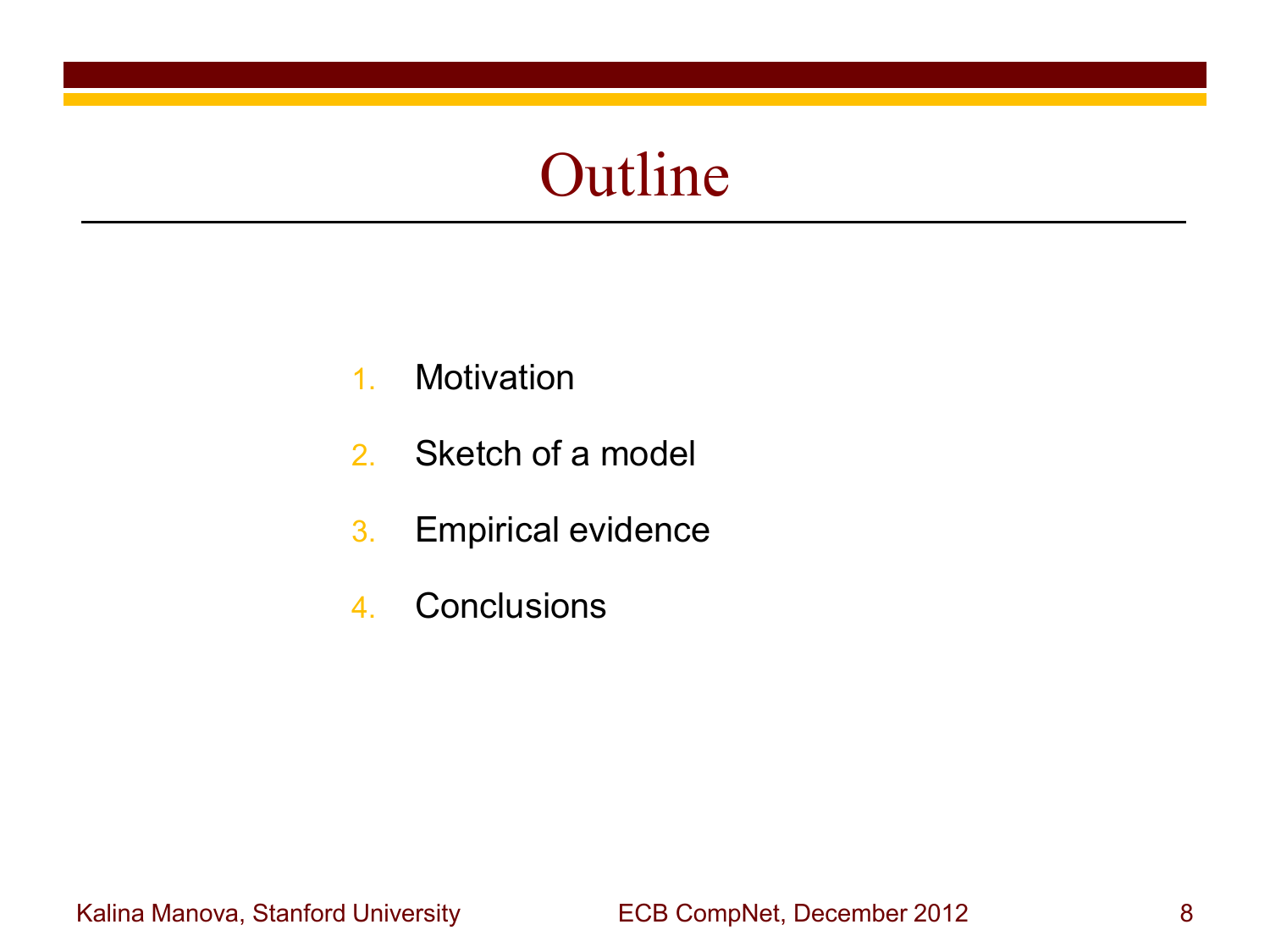### Sketch of a Model

- $\Box$  Set up
	- Manufacturer M produces and sells to foreign buyer B
	- Export demand fixed with revenues R
	- **Production requires domestic inputs**  $C_{\text{D}}$  **and foreign inputs**  $C_{\text{F}}$
	- Marketing and distribution abroad cost F
- □ M chooses OT, PI or PA trade regime
	- **Foreign parts sourced under OT incur ad-valorem tariff**  $\tau$  **(later rebated)**
	- Trade partners retain ownership rights over inputs their secure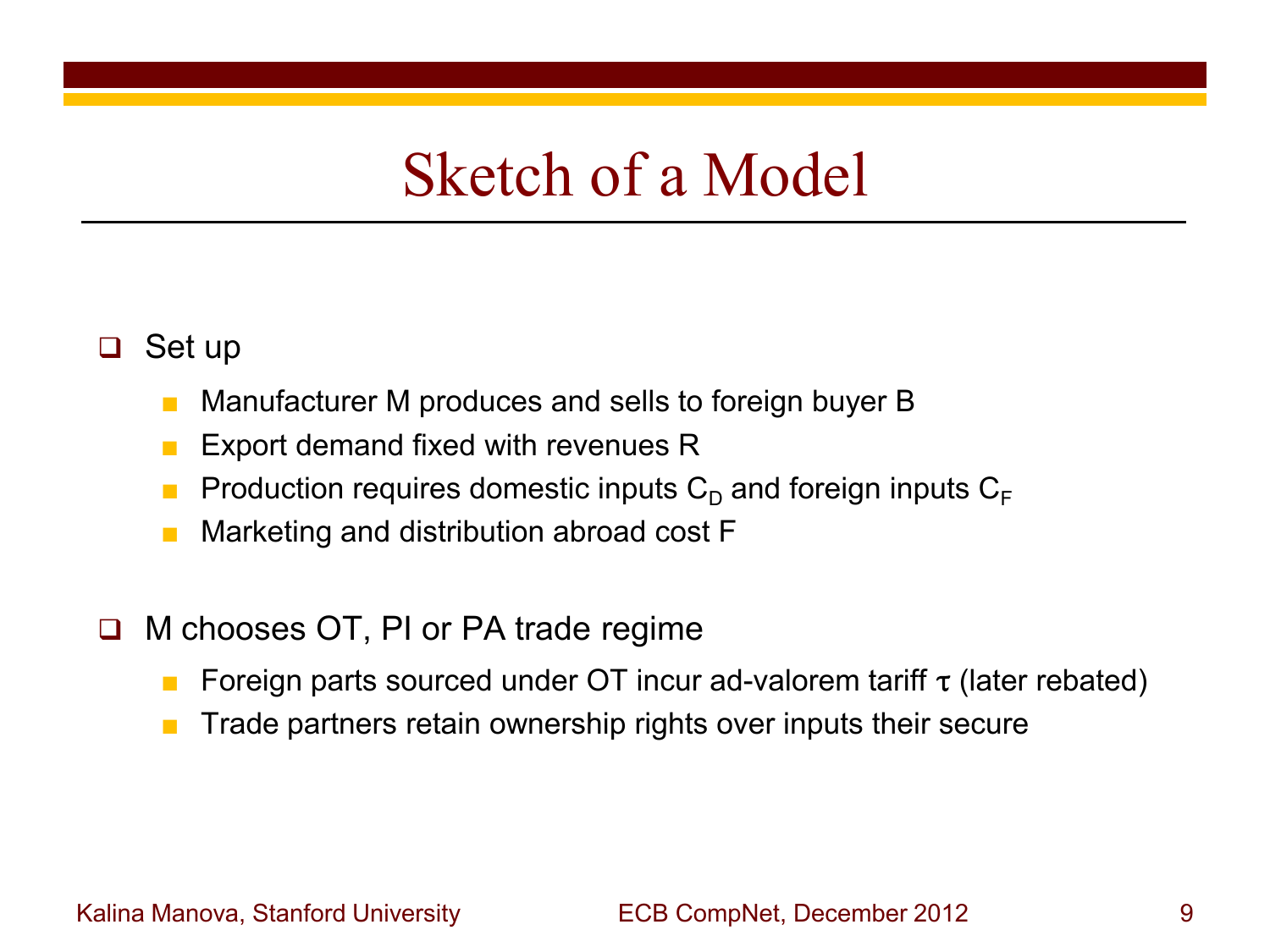## Cost Structure

 $\Box$  Total costs are always  $C_{\Box}+C_{\Box}+F$  ex-post, but the up-front outlays and working capital needs of the Chinese producer vary across trade regimes

 $\Box$  Trade parties require working capital to fund their up-front costs

- B faces no liquidity needs, covers expenses with cash flows from operations
- M cannot retain earnings and has access to limited bank loans

|                                   | <b>Ordinary Trade</b>          | Import & Assembly                      | <b>Pure Assembly</b>                                   |
|-----------------------------------|--------------------------------|----------------------------------------|--------------------------------------------------------|
| <b>Exporter's Profits</b>         | $R$ - $C_D$ - $C_F$ - $F$      | $\beta_{PI}$ (R - C $_D$ - C $_F$ - F) | $\beta_{PA}$ (R - C <sub>D</sub> - C <sub>F</sub> - F) |
| <b>Exporter's Liquidity Needs</b> | $C_D$ + (1+ $\tau$ ) $C_F$ + F | $C_D + C_F$                            | $C_D$                                                  |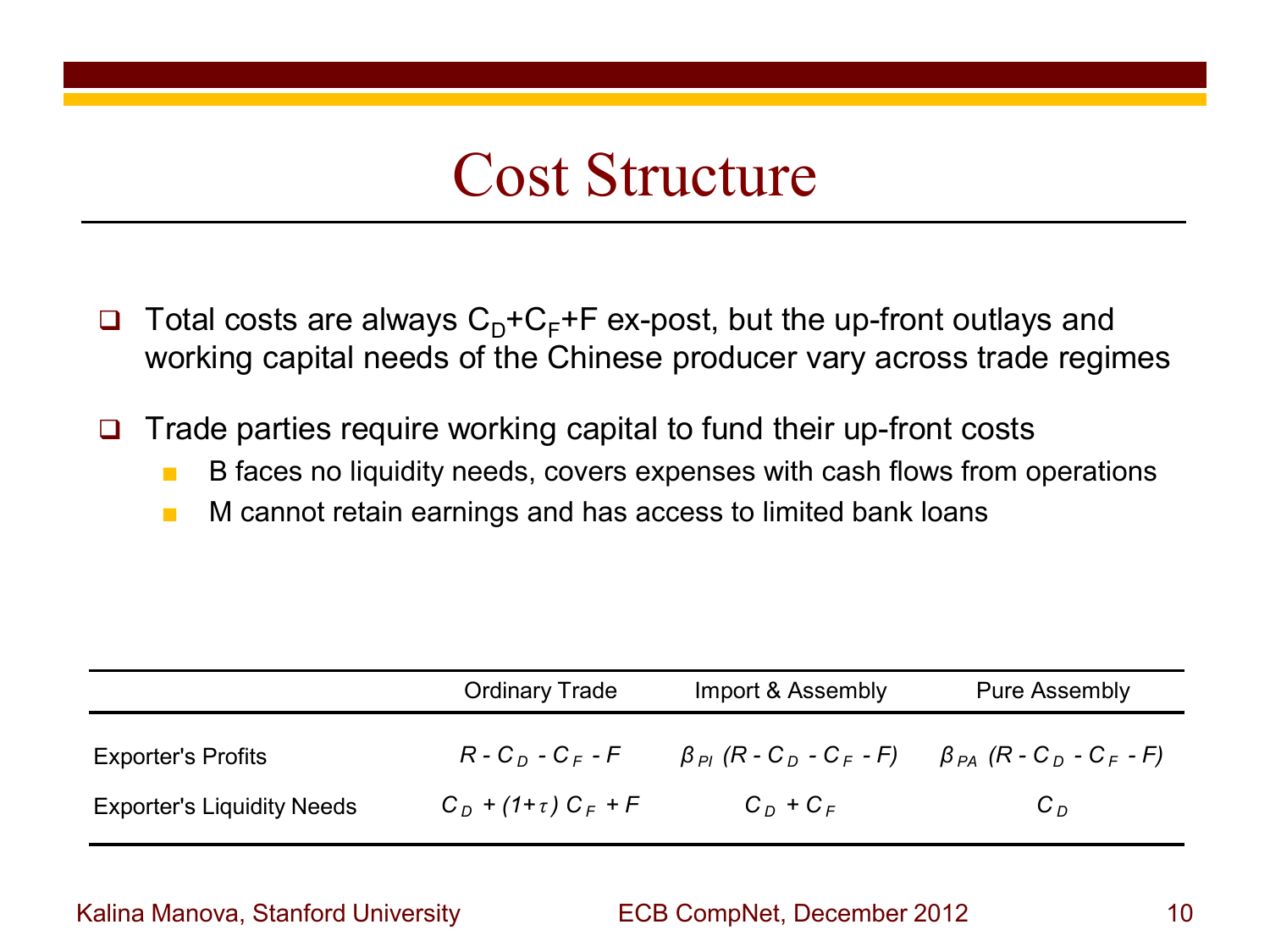## Firm Profits

- $\Box$  Imperfect contractibility exposes trade parties to hold-up problems because all investments are relationship-specific
	- Whether M processed inputs according to R's specifications is observable to M and R but not verifiable in a court of law
	- Trade partners negotiate over the surplus from the relationship with Nash bargaining weights proportional to share of total costs born
- $\Box$  M pursues the most profitable trade regime it can
	- Profits:  $\pi_{P_A} < \pi_{P_I} < \pi_{\text{OT}}$ Liquidity needs:  $TC_{PA} < TC_{PI} < TC_{OT}$

|                                   | <b>Ordinary Trade</b>          | Import & Assembly                                      | <b>Pure Assembly</b>                                   |
|-----------------------------------|--------------------------------|--------------------------------------------------------|--------------------------------------------------------|
| <b>Exporter's Profits</b>         | $R$ - $C_D$ - $C_F$ - $F$      | $\beta_{PI}$ (R - C <sub>D</sub> - C <sub>F</sub> - F) | $\beta_{PA}$ (R - C <sub>D</sub> - C <sub>F</sub> - F) |
| <b>Exporter's Liquidity Needs</b> | $C_D$ + (1+ $\tau$ ) $C_F$ + F | $C_D + C_F$                                            | $C_D$                                                  |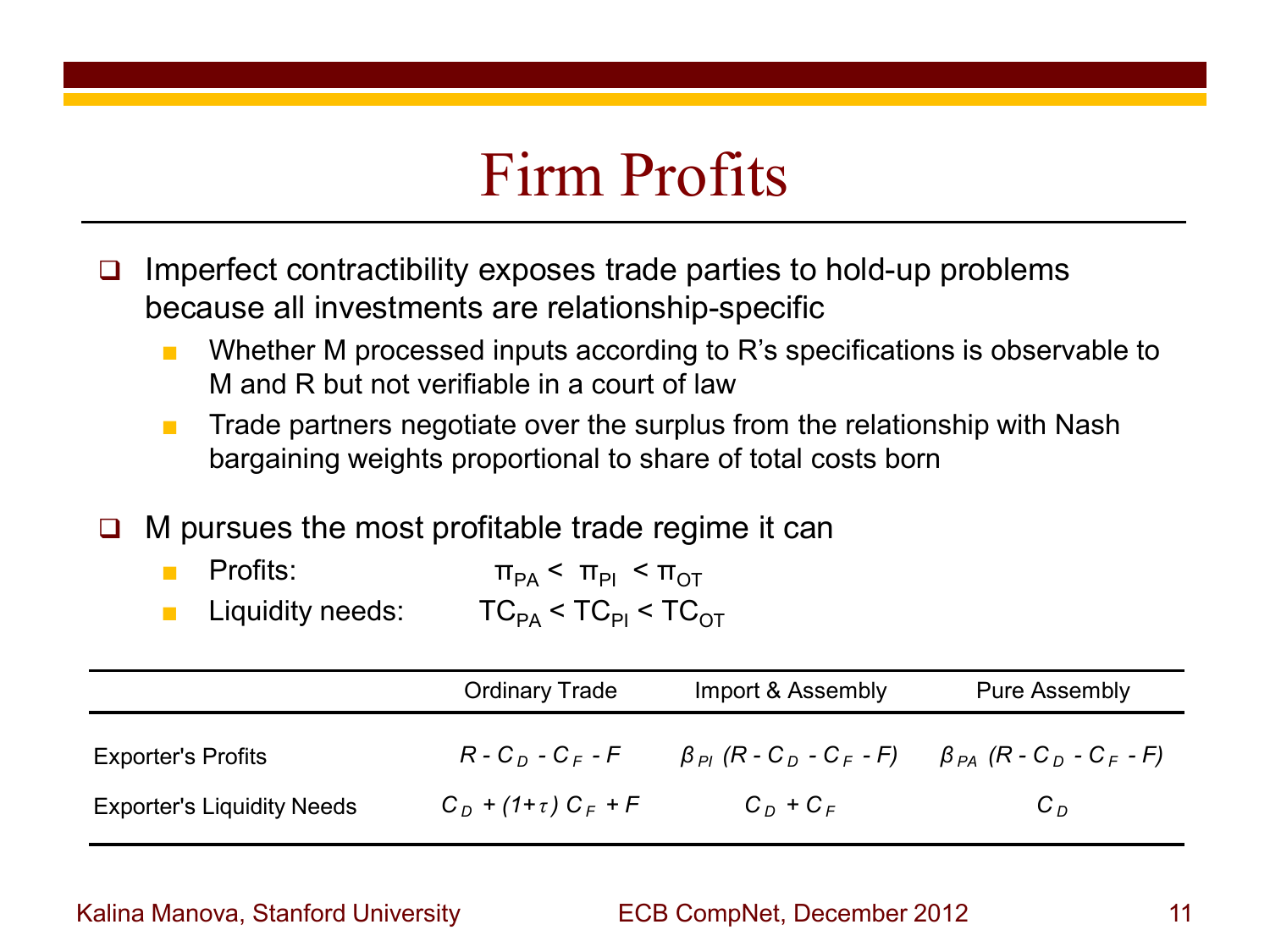### Data Overview

Chinese Customs Records matched to Census of Manufacturers, 2005

- Merge based on firm names and contact information (Wang and Yu 2011)
- Balance sheet data for 44% of all exporters and trade data for 67% of census manufacturers with positive exports
- Large and representative matched sample: 50,606 firms
- $\Box$  Considerable variation in performance and trade activity across firms
	- Profits / Sales : avg  $0.03$ , st dev  $0.20$
	- $\blacksquare$  (PA+PI) / (PA+PI+OT) : avg 0.30, st dev 0.42
	- PA / (PA+PI) : avg 0.19, st dev 0.37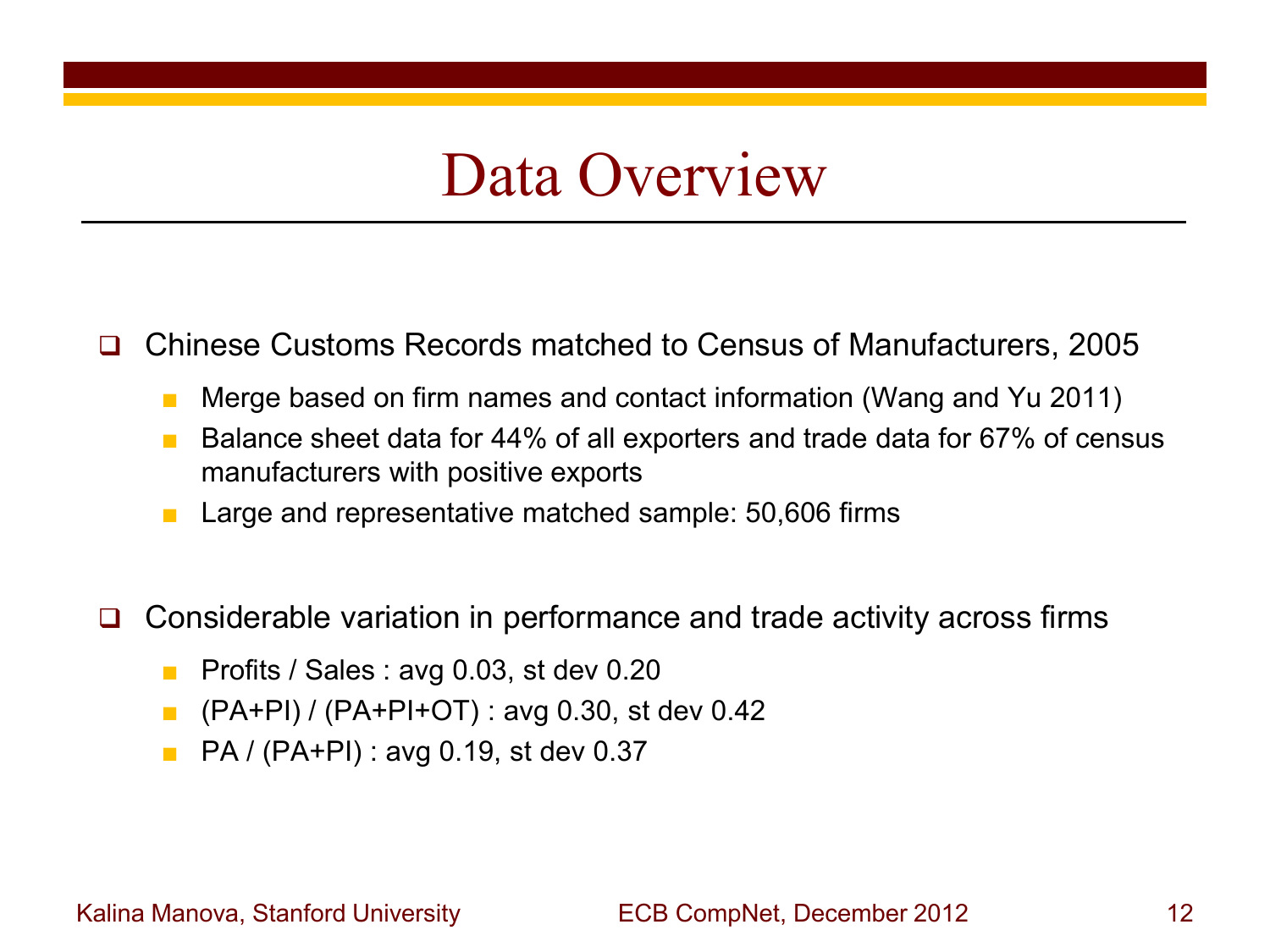## Choice of Export Regimes

 Share of firms reporting exports under ordinary trade (**OT**), processing with imports (**PI**) and/or pure assembly (**PA**)

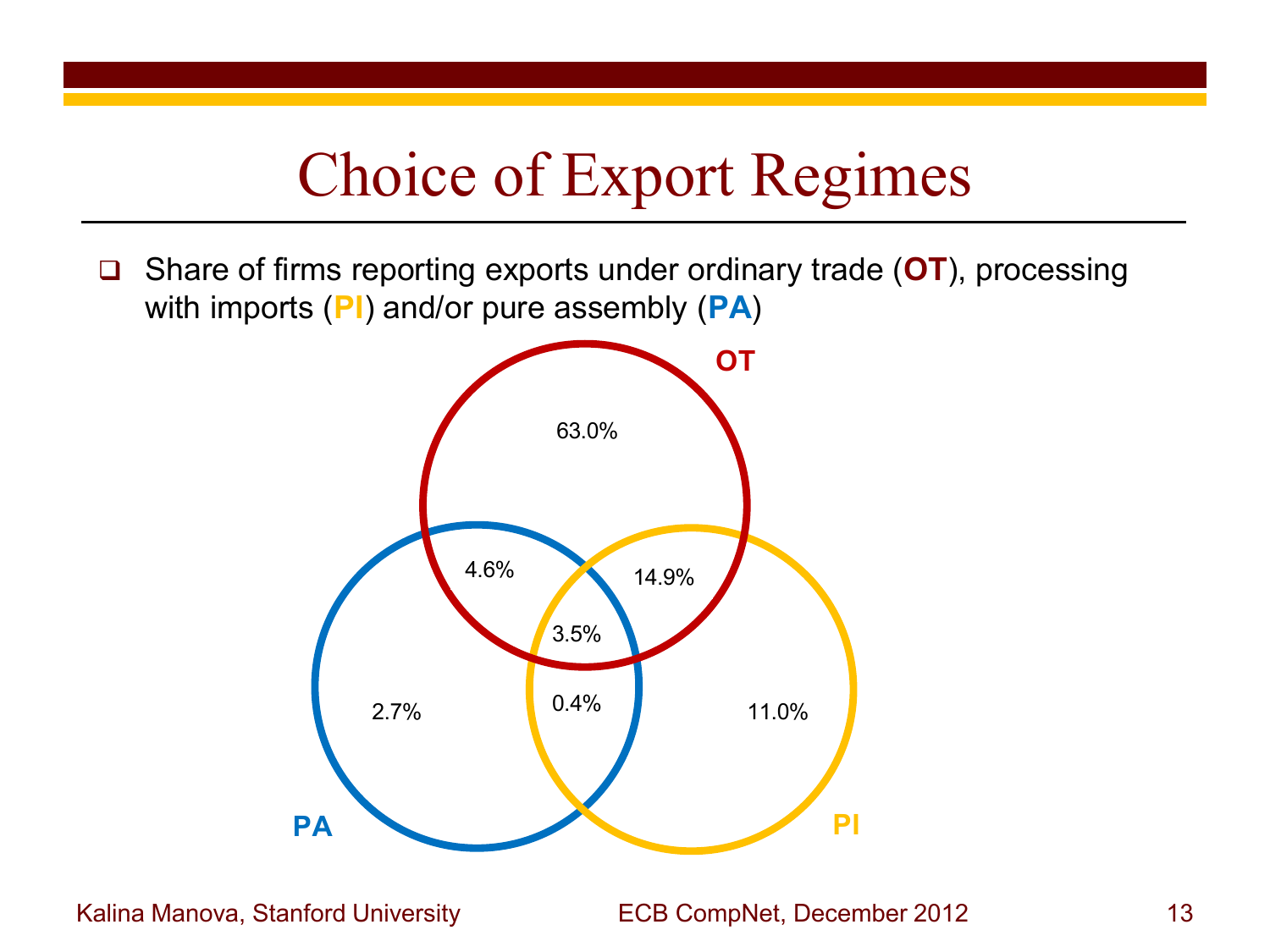## Estimation Strategy I

 Document the conditional correlation between firms' performance and export trade regime choices

$$
Y_f = \alpha + \beta \cdot TradeShare_f + \gamma \cdot logL_f + \varphi_p + \varphi_i + \varphi_{own} + \varepsilon_f
$$

- *Y<sub>f</sub>*: profits, profitability, value added
- *TradeShare<sub>f</sub>:* trade regime composition of firm exports
- *φ<sub>p</sub>*, *φ<sub>i</sub>*: province and industry FE; 31 regions and 738 sectors control for differences in factor costs, factor intensities, trade costs, demand shocks, financial market development, institutional frictions …
- $\varphi_{own}$ : ownership FE; SOE, JV, MNC control for differences in average productivity, managerial talent, worker skill, tax treatment, total external finance ...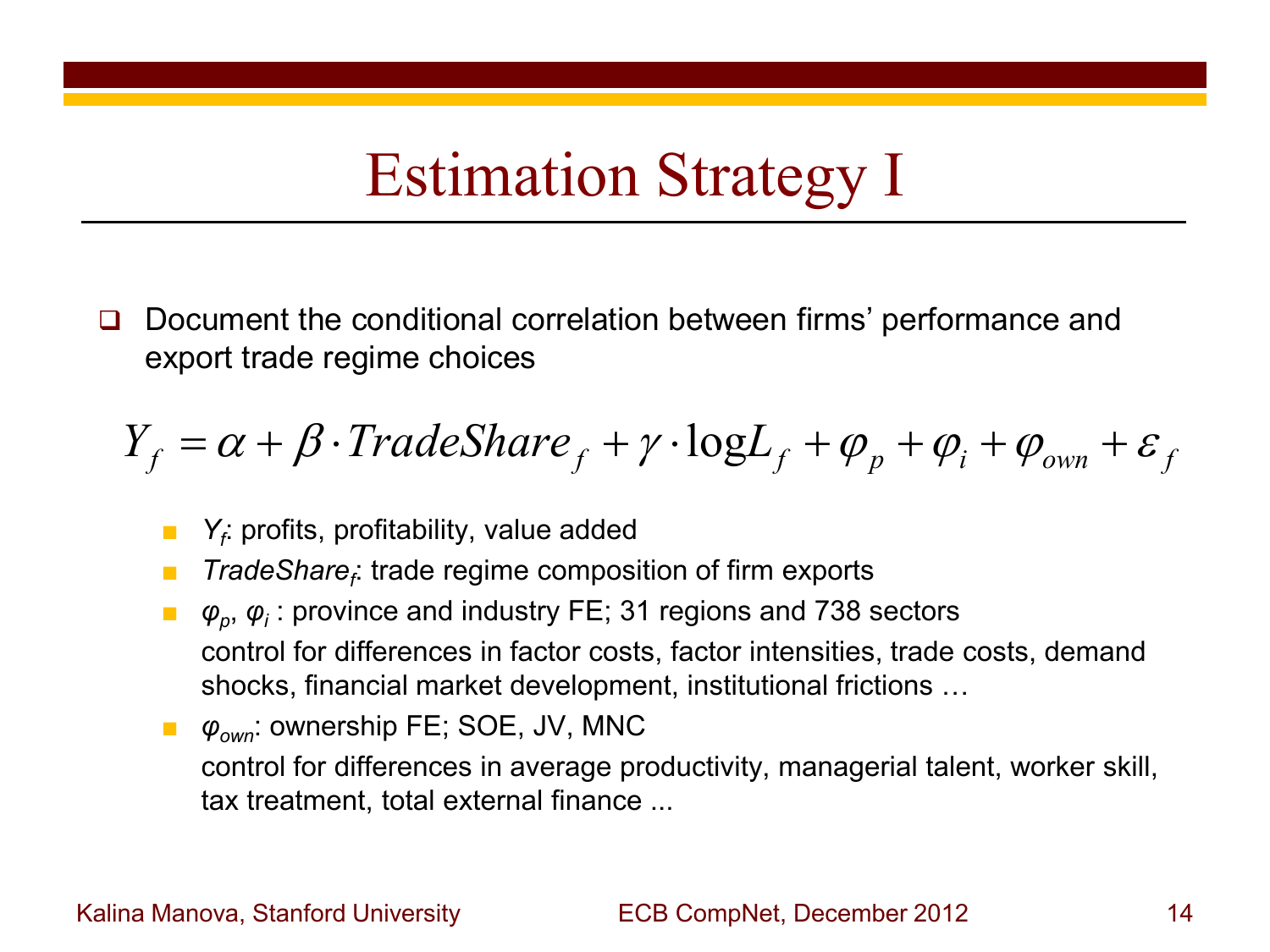## Trade Regimes and Firm Profitability

- $\Box$  Profitability and value added increase as firms re-orient foreign sales from pure assembly to processing with imports to ordinary trade
	- Reallocating 10% exports from PT to OT (from PA to PI) is accompanied by 1.5% (2.8%) rise in profits

| Dep Variable:                                | (log) Profit                                 | Profit/Sales | (log) Value Added |  |  |  |  |  |
|----------------------------------------------|----------------------------------------------|--------------|-------------------|--|--|--|--|--|
|                                              | Panel A. Processing Trade vs. Ordinary Trade |              |                   |  |  |  |  |  |
| $(PA + PI) / (PA + PI + OT)$                 | $-0.151***$                                  | $-0.016***$  | $-0.108***$       |  |  |  |  |  |
|                                              | $(-5.94)$                                    | $(-6.65)$    | $(-7.19)$         |  |  |  |  |  |
| (log) Employment                             | $0.905***$                                   | $0.007***$   | $0.896***$        |  |  |  |  |  |
|                                              | (116.61)                                     | (8.68)       | (182.28)          |  |  |  |  |  |
| R-squared                                    | 0.39                                         | 0.03         | 0.55              |  |  |  |  |  |
| # observations                               | 39,784                                       | 50,498       | 49,717            |  |  |  |  |  |
| Panel B. Pure Assembly vs. Import & Assembly |                                              |              |                   |  |  |  |  |  |
| $PA / (PA + PI)$                             | $-0.275***$                                  | $-0.013***$  | $-0.229***$       |  |  |  |  |  |
|                                              | $(-7.14)$                                    | $(-3.42)$    | $(-10.74)$        |  |  |  |  |  |
| (log) Employment                             | $0.892***$                                   | $0.008***$   | $0.909***$        |  |  |  |  |  |
|                                              | (77.63)                                      | (7.81)       | (125.99)          |  |  |  |  |  |
| R-squared                                    | 0.44                                         | 0.05         | 0.58              |  |  |  |  |  |
| # observations                               | 16,603                                       | 22,063       | 21,704            |  |  |  |  |  |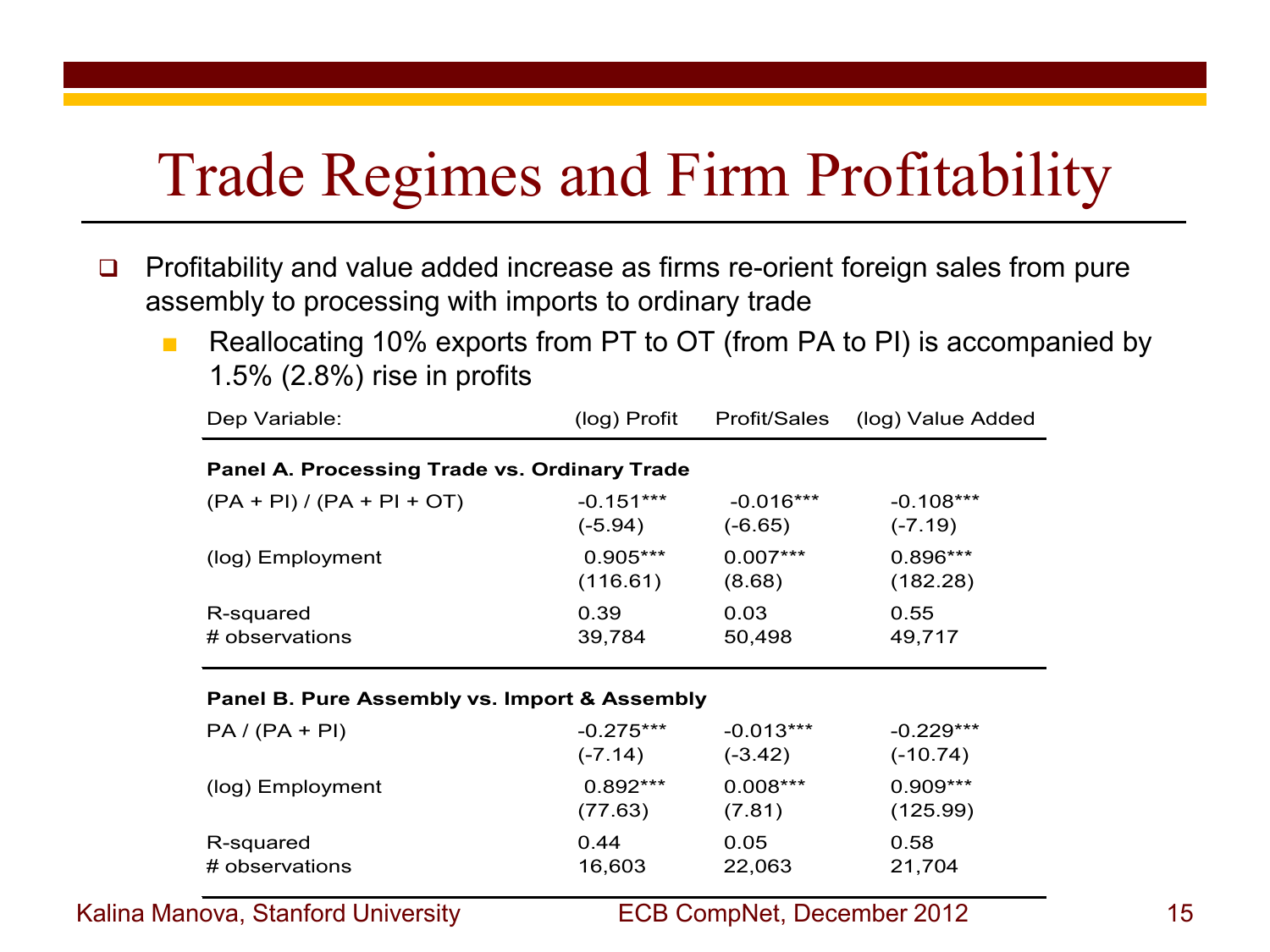## Estimation Strategy II

Examine the determinants of firms' trade regime choices

*f Frade Share*  $f = \alpha + \beta \cdot \text{Fin}$  *Health*  $f + \delta \cdot \log L_f + \varphi_p + \varphi_i + \varphi_{own} + \varepsilon_f$ 

- *Trade Share<sub>f</sub>*: trade regime composition of firm exports
- *Fin Health<sub>f</sub>:* firm's financial health
- *φ<sub>p</sub>*, *φ<sub>i</sub>*: province and industry FE
- *φown*: ownership FE
- *β* identified from the variation across firms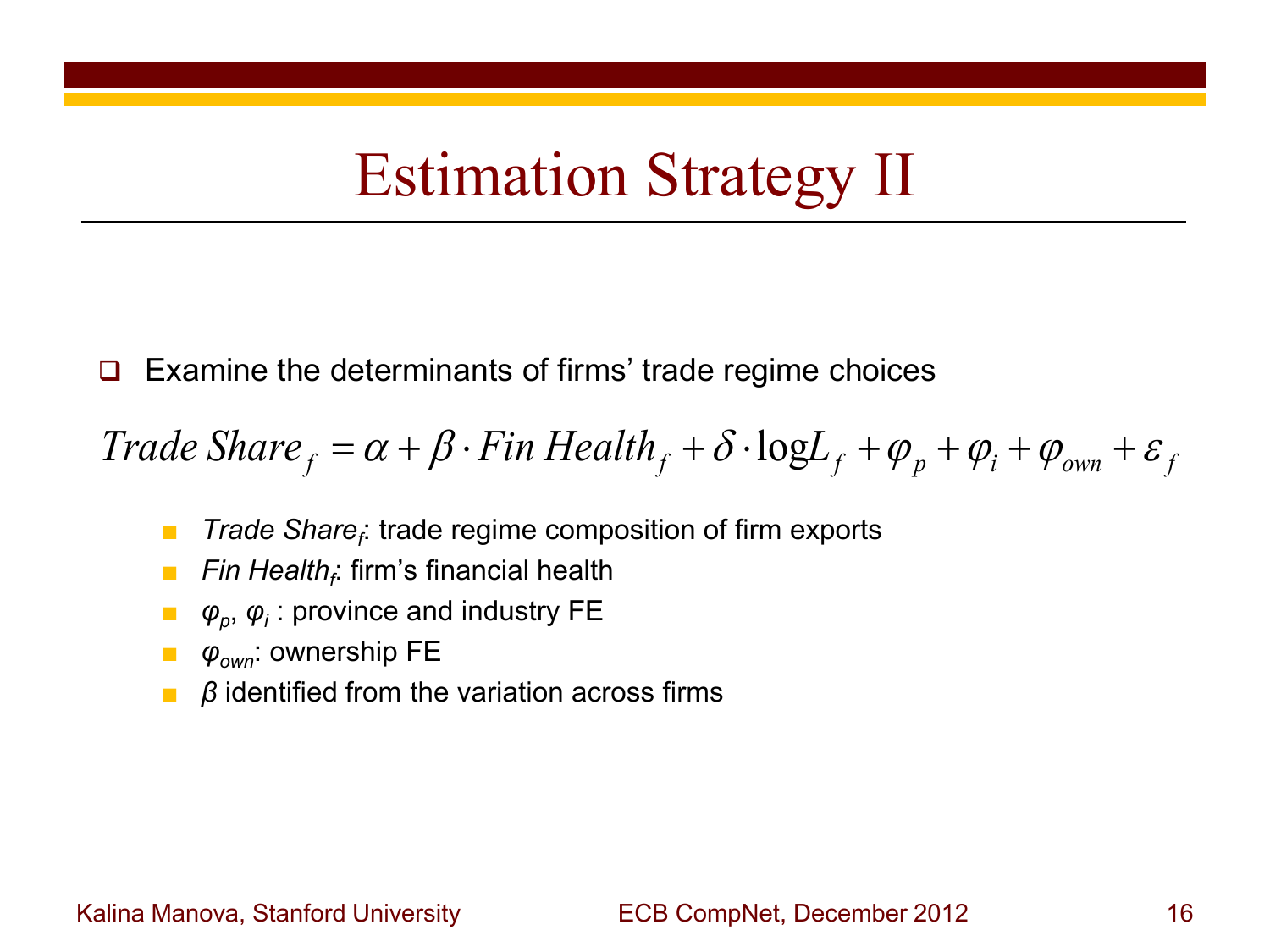### Firms' Financial Health

### **Q** Liquidity

- $\blacksquare$  ( current assets current liabilities ) / total assets
- Avg 0.09, st dev 0.32
- Captures firms' availability of liquid capital

### **Q** Leverage

- short-term debt / current assets
- Avg 0.99, st dev 1.28
- More financial obligations in the short run imply less freedom in managing cash flows and greater difficulty in raising additional capital

Expect firms with high liquidity and low leverage to be less constrained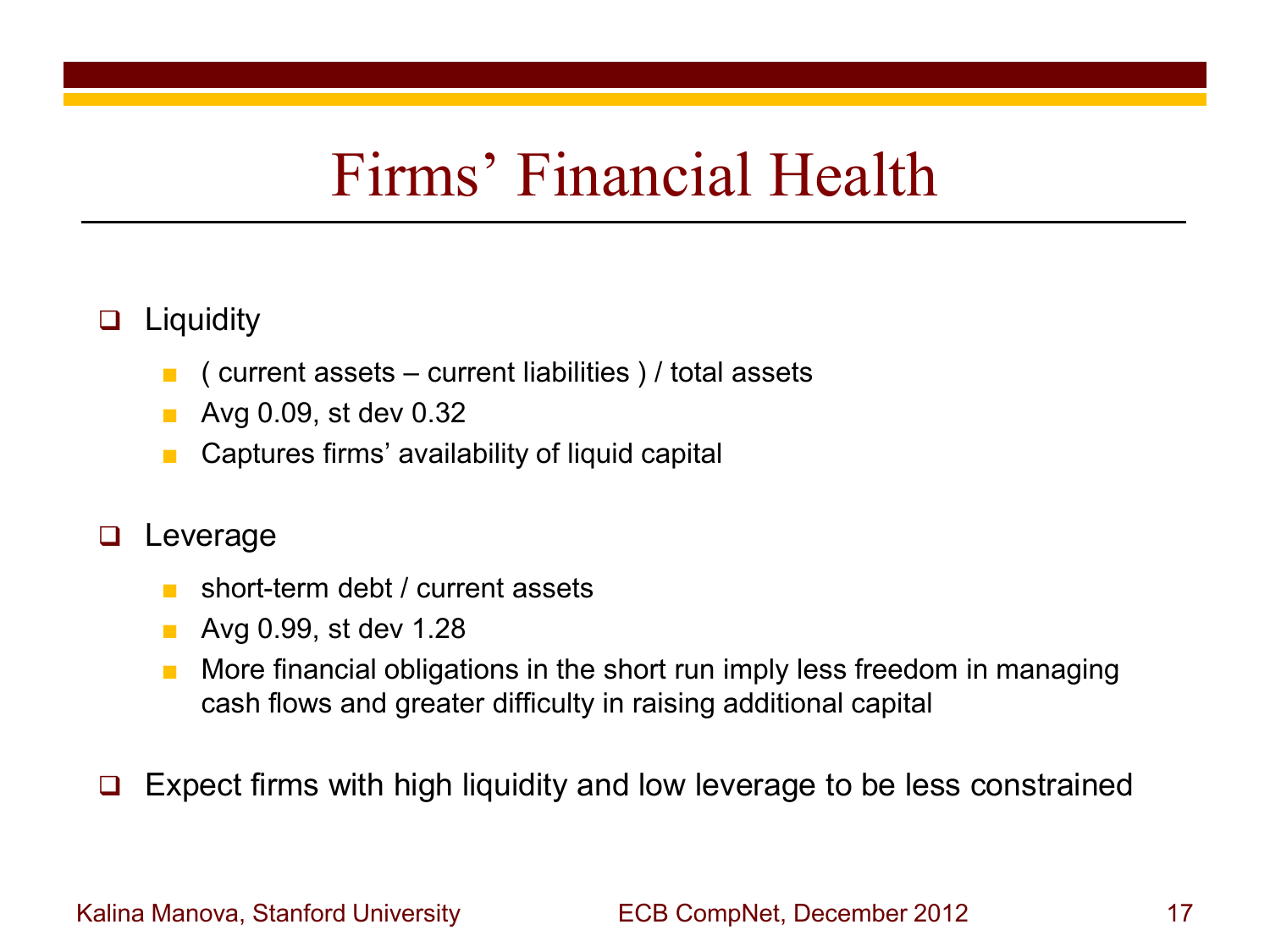# Trade Regimes and Firm Financial Health

- □ Firms with low liquidity and high leverage conduct relatively more processing trade, and pure assembly in particular
	- One st dev improvement in liquidity (leverage) would generate 0.8% (0.5%) decline in (PA+PI)/(PA+PI+OT) and 1.2% (2.8%) drop in PA/(PA+PI)

|                | <b>Current Fin Health</b>                            |             | Lagged Fin Health                                                          |             |
|----------------|------------------------------------------------------|-------------|----------------------------------------------------------------------------|-------------|
|                |                                                      |             |                                                                            |             |
| Dep Variable:  | $PA+PI$                                              | PA          | $PA + PI$                                                                  | PA          |
|                | $PA + PI + OT$                                       | $PA+PI$     | $PA + PI + OT$                                                             | $PA+PI$     |
|                |                                                      |             | Panel A. Liquidity = ( current assets - current liability ) / total assets |             |
| Liquidity      | $-0.026***$                                          | $-0.039***$ | $-0.025***$                                                                | $-0.024***$ |
|                | $(-5.36)$                                            | $(-4.85)$   | $(-5.09)$                                                                  | $(-3.15)$   |
| R-squared      | 0.44                                                 | 0.24        | 0.44                                                                       | 0.23        |
| # observations | 50,490                                               | 22,059      | 46,573                                                                     | 20,555      |
|                |                                                      |             |                                                                            |             |
|                | Panel B. Leverage = short-term debt / current assets |             |                                                                            |             |
| Leverage       | $0.004**$                                            | $0.022***$  | $0.003***$                                                                 | $0.007**$   |
|                | (2.13)                                               | (6.85)      | (3.18)                                                                     | (2.05)      |
| R-squared      | 0.44                                                 | 0.24        | 0.44                                                                       | 0.23        |
| # observations | 50,483                                               | 22,058      | 46,557                                                                     | 20,545      |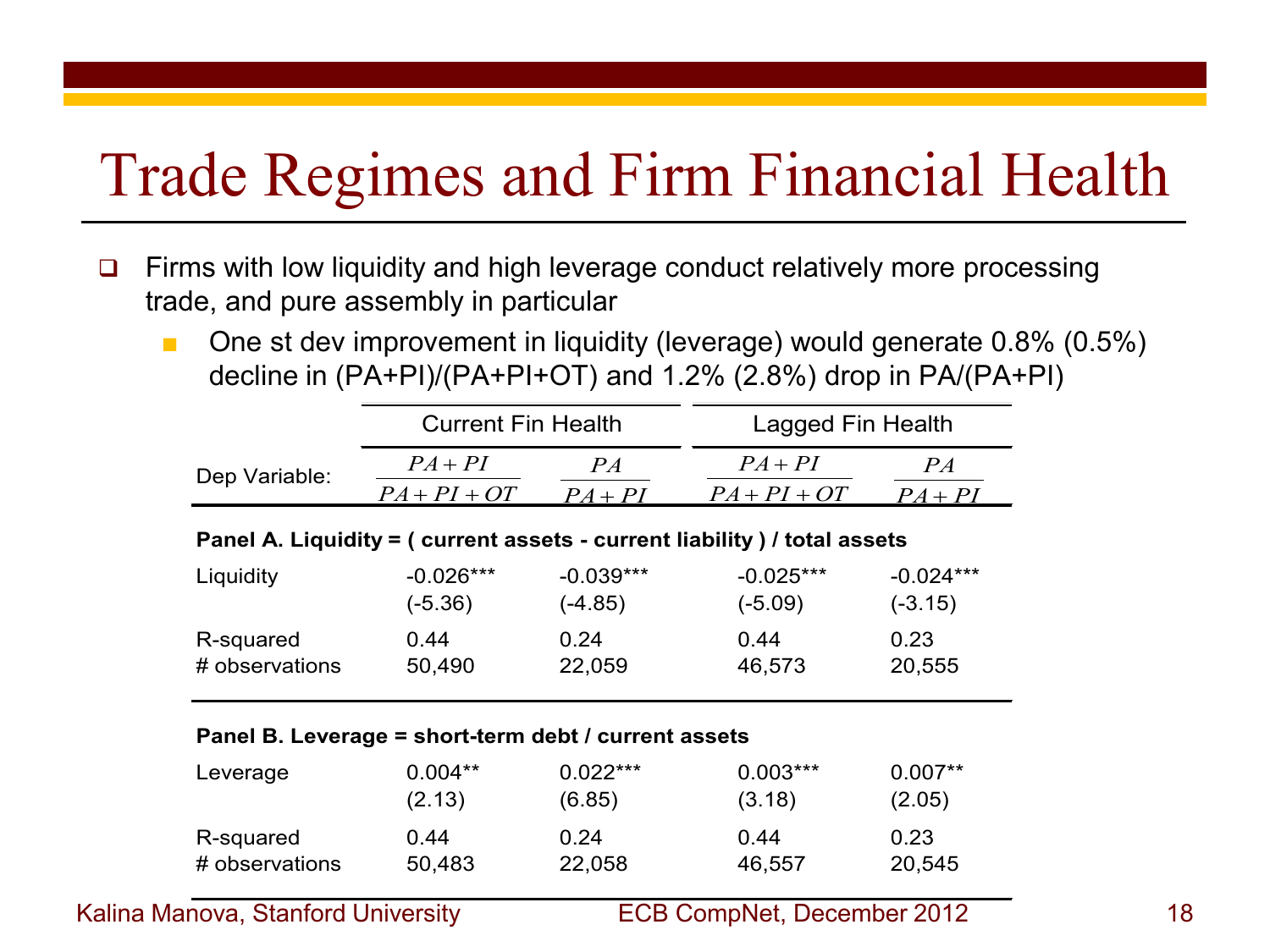## Trade Regimes and Firm Financial Health

□ Results robust to controlling for firm productivity and variation across export destinations

|                             |                                                      |                          | Lagged Fin Health                                                          |                          |
|-----------------------------|------------------------------------------------------|--------------------------|----------------------------------------------------------------------------|--------------------------|
| Dep Variable:               | $PA + PI$                                            | PA                       | $PA+PI$                                                                    | PA                       |
|                             | $PA + PI + OT$                                       | $PA + PI$                | $PA + PI + OT$                                                             | $PA+PI$                  |
|                             |                                                      |                          | Panel A. Liquidity = ( current assets - current liability ) / total assets |                          |
| Liquidity                   | $-0.028***$<br>$(-3.88)$                             | $-0.039***$<br>$(-3.23)$ | $-0.013*$<br>$(-1.66)$                                                     | $-0.029**$<br>$(-2.24)$  |
| Productivity                |                                                      |                          | $-0.016***$<br>$(-5.99)$                                                   | $-0.024***$<br>$(-6.77)$ |
| R-squared<br># observations | 0.43<br>409,249                                      | 0.21<br>135,109          | 0.43<br>380,102                                                            | 0.22<br>126,592          |
|                             | Panel B. Leverage = short-term debt / current assets |                          |                                                                            |                          |
| Leverage                    | $0.005***$<br>(3.49)                                 | $0.013***$<br>(4.21)     | $0.004***$<br>(2.66)                                                       | $0.013***$<br>(4.04)     |
| Productivity                |                                                      |                          | $-0.016***$<br>$(-6.28)$                                                   | $-0.024***$<br>$(-6.74)$ |
| R-squared<br># observations | 0.43<br>409,120                                      | 0.22<br>135,054          | 0.43<br>380,027                                                            | 0.22<br>126,542          |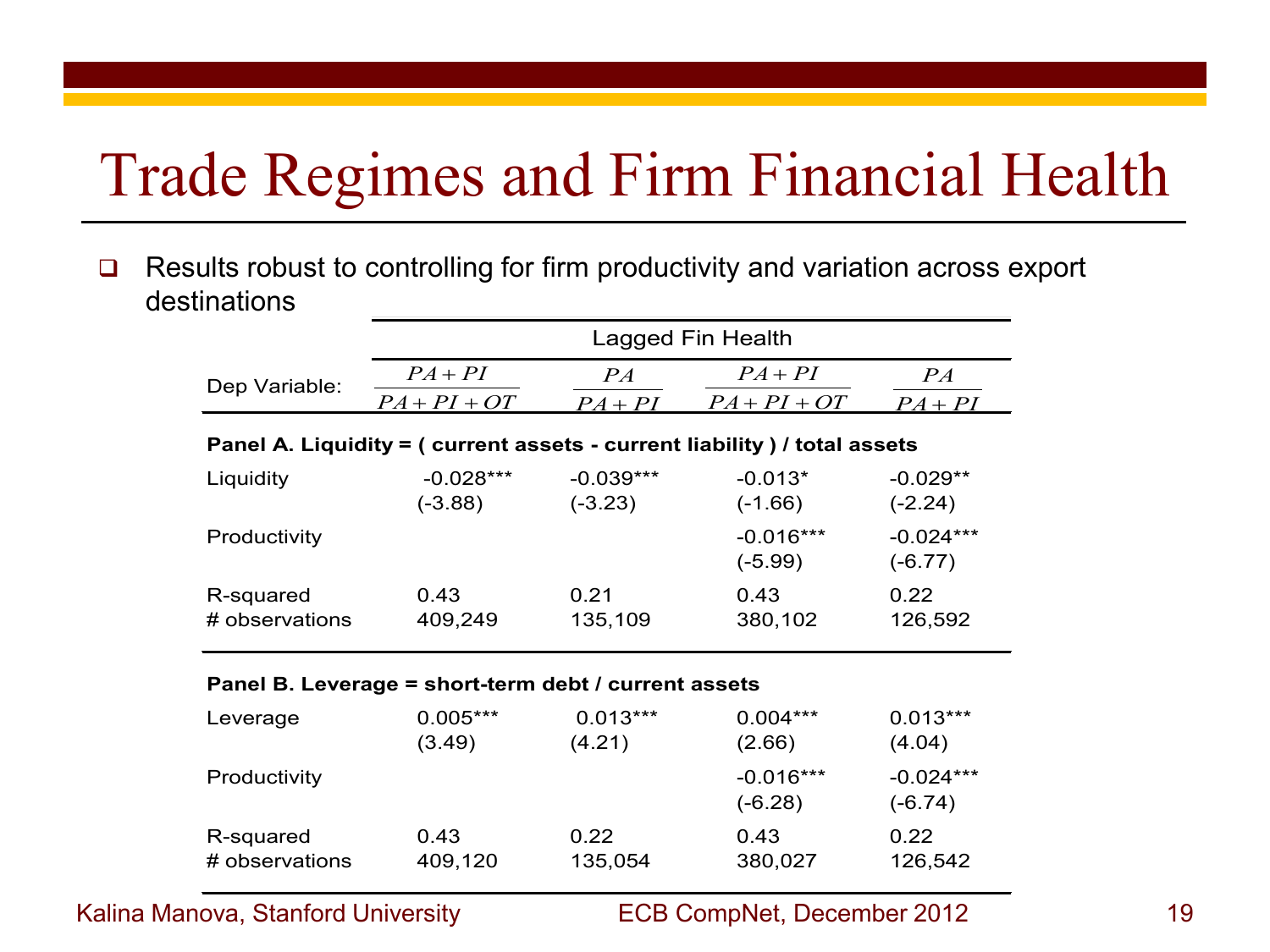## Estimation Strategy III

Exploit the variation in financial vulnerability across sectors within firms

*fi <sup>i</sup> Controls fi fi Trade Share* βα *FinVuln* <sup>γ</sup> ⋅+⋅+= *Ind* ++ εϕ

- *Trade Share<sub>f</sub>*: trade regime composition of firm exports by industry
- *Fin Vuln<sub>i</sub>*: sector's financial vulnerability
- *Ind Controls<sub>i</sub>:* sector's K, H and RS intensity
- $\bullet$  *φ<sub>f</sub>*: firm FE
- *β* identified from the variation across sectors within firms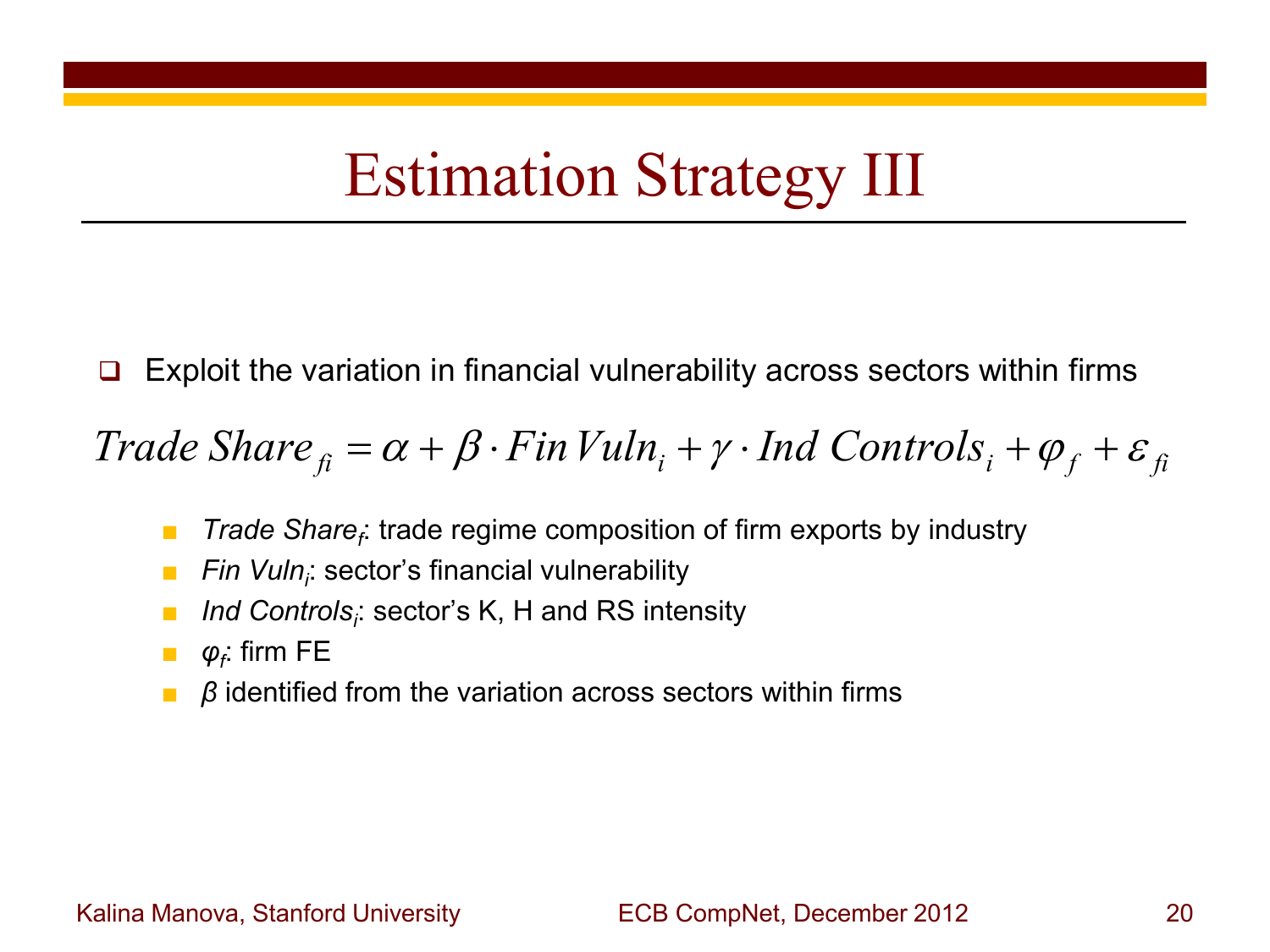## Sectors' Financial Vulnerability

- $\Box$  Industries differ substantially in their reliance on the financial system for technological reasons that are innate to the nature of the manufacturing process and beyond the control of individual firms
- $\Box$  Four commonly used indicators of sectors' financial vulnerability
	- Working capital requirement: inventories-to-sales ratio
	- Long-run investment needs: external finance dependence, R&D intensity
	- Availability of collateral: asset tangibility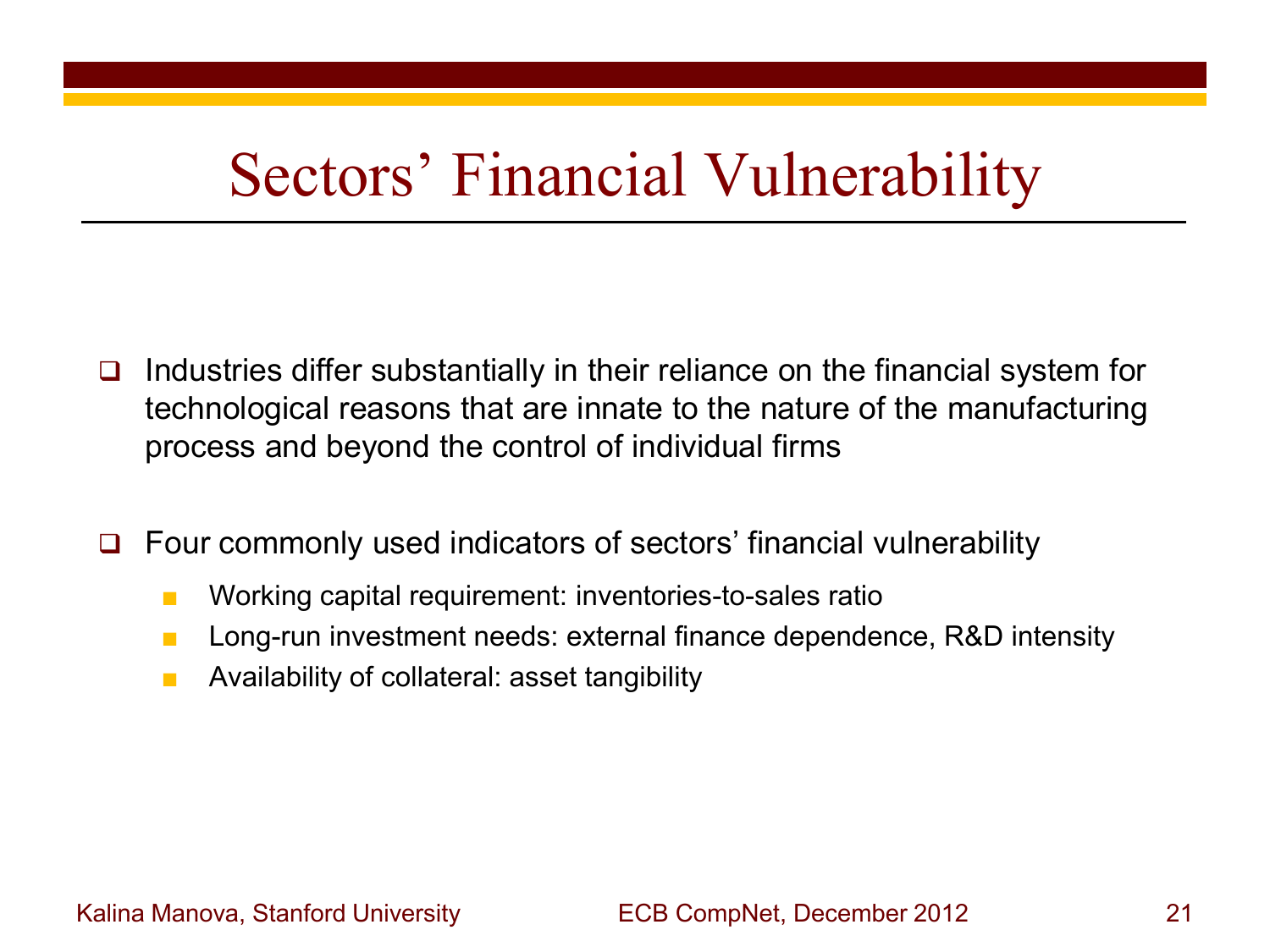## Trade Regimes and Sectors' Fin Vulnerability

- $\Box$  Firms conduct relatively more processing trade, and pure assembly in particular in financially vulnerable sectors
	- Increasing short-run liquidity needs by 20% results in 10% rise in (PA+PI)/(PA+PI+OT) and 4% growth in PA/(PA+PI)

| Dep Variable:                                                   | $PA + PI$<br>$PA + PI + OT$ | PA<br>$PA + PI$        | $PA+PI$<br>$PA + PI + OT$ | PA<br>$PA + PI$       |  |
|-----------------------------------------------------------------|-----------------------------|------------------------|---------------------------|-----------------------|--|
| Panel A. Working Capital Requirement: Inventories Ratio         |                             |                        |                           |                       |  |
| <b>Inventories Ratio</b>                                        | $0.497***$<br>(23.43)       | $0.201***$<br>(2.77)   | $0.538***$<br>(20.90)     | $0.084**$<br>(1.99)   |  |
| R-squared                                                       | 0.86                        | 0.97                   | 0.83                      | 0.94                  |  |
| Panel B. Long-Run Investment Needs: External Finance Dependence |                             |                        |                           |                       |  |
| <b>Ext Fin Dependence</b>                                       | $0.050***$<br>(21.82)       | $-0.0001$<br>$(-0.03)$ | $0.049***$<br>(18.23)     | $-0.002$<br>$(-0.46)$ |  |
| R-squared                                                       | 0.86                        | 0.97                   | 0.83                      | 0.94                  |  |
| # observations                                                  | 252,296                     | 59,263                 | 1,142,871                 | 264,585               |  |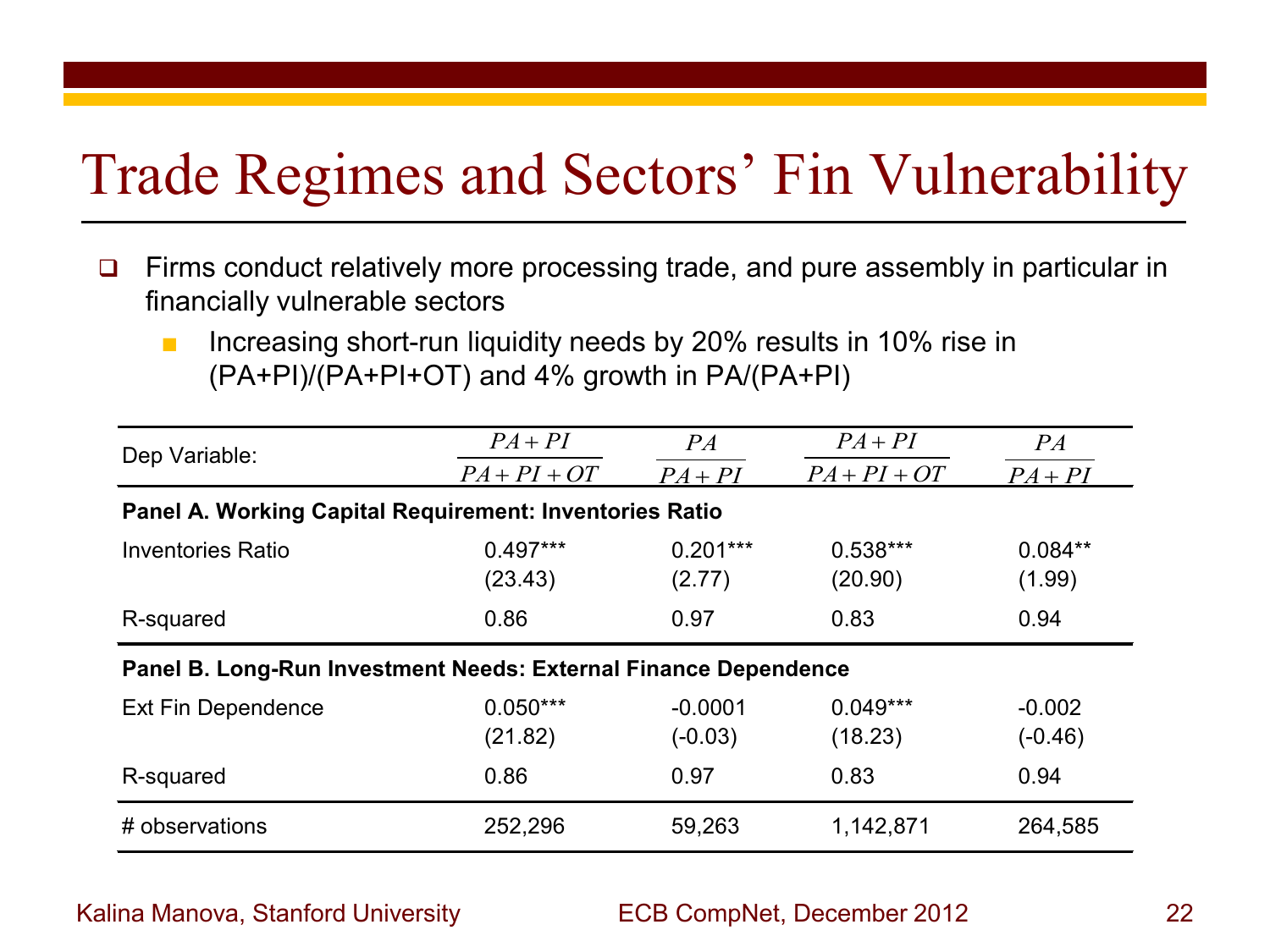### Trade Regimes and Sectors' Fin Vulnerability

- □ Unlike processing vs. ordinary exports, trade-off between PA and PI unrelated to the financing of long-run capital projects or to asset tangibility
	- Results robust to controlling for variation across export destinations

| Dep Variable:                                           | $PA+PI$        | PA        | $PA+PI$        | PA        |
|---------------------------------------------------------|----------------|-----------|----------------|-----------|
|                                                         | $PA + PI + OT$ | $PA+PI$   | $PA + PI + OT$ | $PA + PI$ |
| Panel C. Long-Run Investment Needs: R&D Intensity       |                |           |                |           |
| R&D Intensity                                           | $0.988***$     | $-0.018$  | $0.901***$     | $-0.032$  |
|                                                         | (22.81)        | $(-0.24)$ | (16.68)        | $(-0.55)$ |
| R-squared                                               | 0.86           | 0.97      | 0.83           | 0.94      |
| <b>Panel D. Access to Collateral: Asset Tangibility</b> |                |           |                |           |
| <b>Asset Tangibility</b>                                | $-0.208***$    | $-0.038$  | $-0.207***$    | $-0.028$  |
|                                                         | $(-18.05)$     | $(-1.12)$ | $(-15.94)$     | $(-1.42)$ |
| R-squared                                               | 0.86           | 0.97      | 0.83           | 0.94      |
| # observations                                          | 252,296        | 59,263    | 1,142,871      | 264,585   |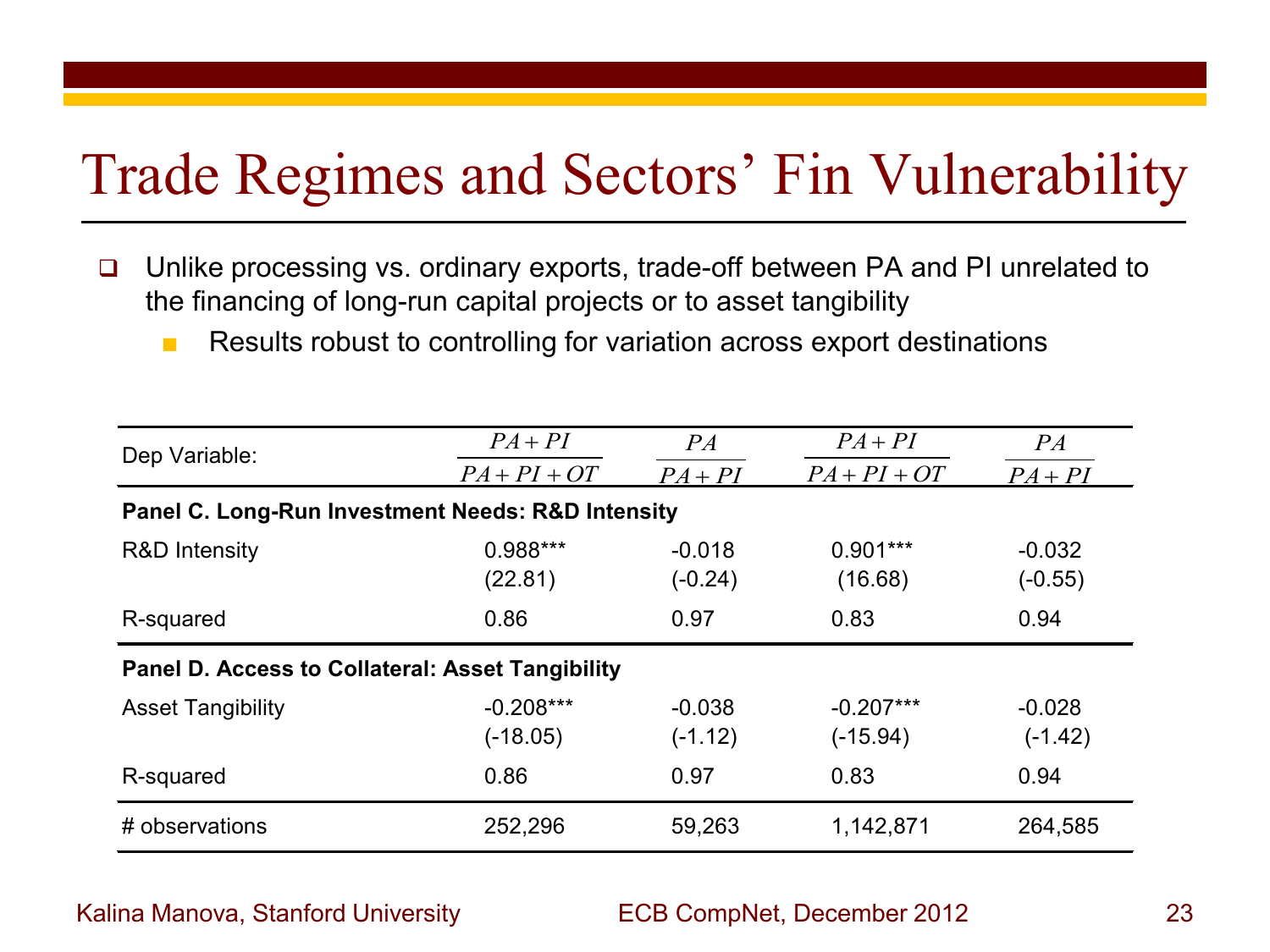### Additional Tests and Robustness

### $\Box$  Empirical patterns robust to series of specification checks

- Panel for 2002-2006
- Binary trade regime shares
- Alternative levels of clustering
- Additional results corroborate interpretation
	- Results stronger in Chinese regions with weaker financial development
	- Results stronger for destinations with superior financial development
	- Results stronger in sectors with more relationship specificity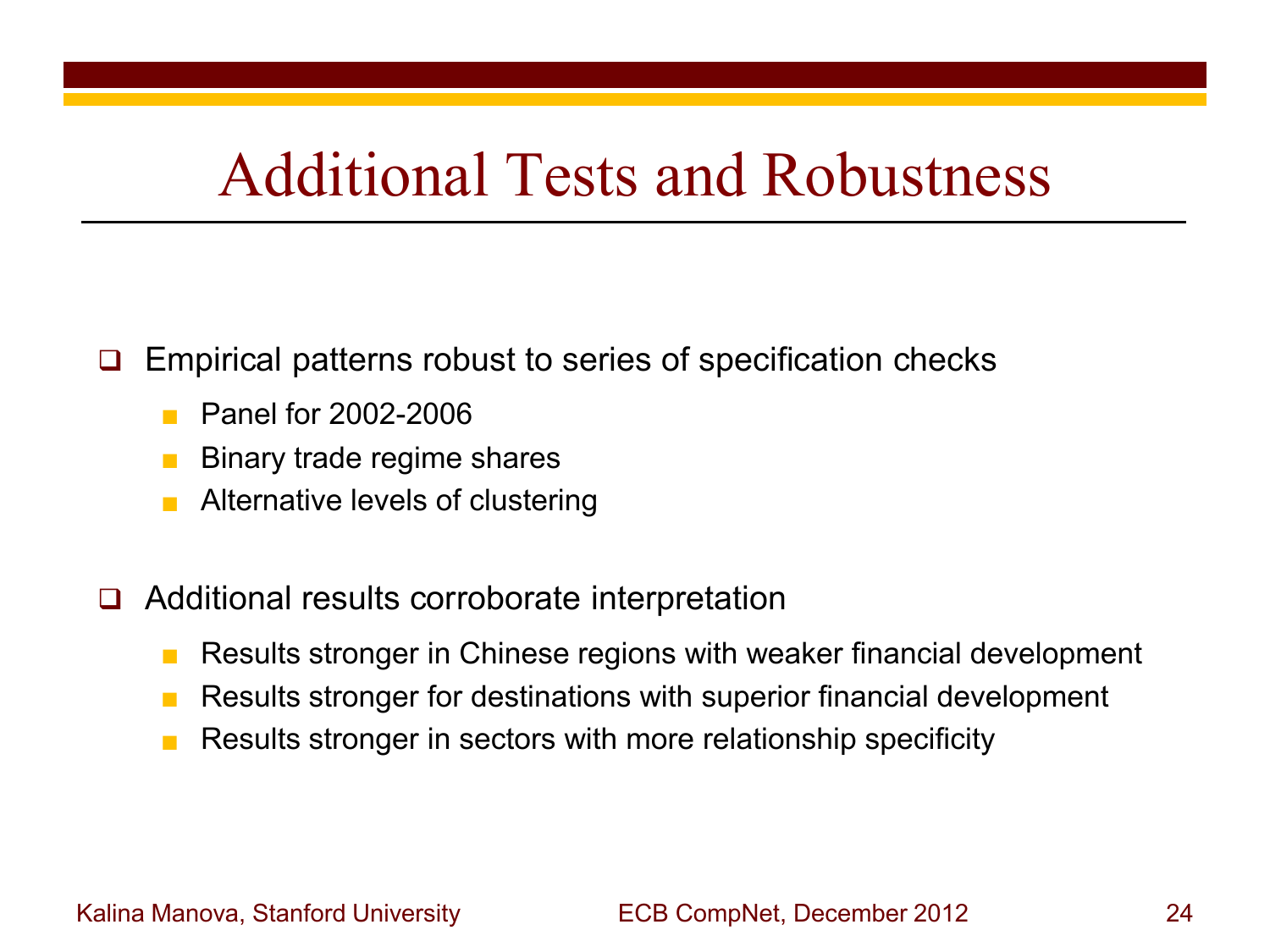### Financial Devt across Chinese Provinces

 $\Box$  The export decisions of firms in financially more developed provinces are less sensitive to firms' financial health and sectors' financial vulnerability

| Dep Variable:                      | $PA+PI$                  | PA                       | $PA+PI$                   | PA                      |
|------------------------------------|--------------------------|--------------------------|---------------------------|-------------------------|
|                                    | $PA + PI + OT$           | $PA+PI$                  | $PA + PI + OT$            | $PA+PI$                 |
| Firm Fin Health                    | $-0.041***$<br>$(-3.87)$ | $-0.081***$<br>$(-3.17)$ |                           |                         |
| Firm Fin Health x<br>High Fin Devt | $0.019*$<br>(1.84)       | $0.066**$<br>(2.37)      |                           |                         |
| Sector Fin Vuln                    |                          |                          | $1.252***$<br>(17.77)     | $0.324**$<br>(2.13)     |
| Sector Fin Vuln x<br>High Fin Devt |                          |                          | $-0.787***$<br>$(-10.51)$ | $-0.220**$<br>$(-2.11)$ |
| R-squared<br># observations        | 0.39<br>409,249          | 0.23<br>135,109          | 0.77<br>1,142,871         | 0.92<br>264,585         |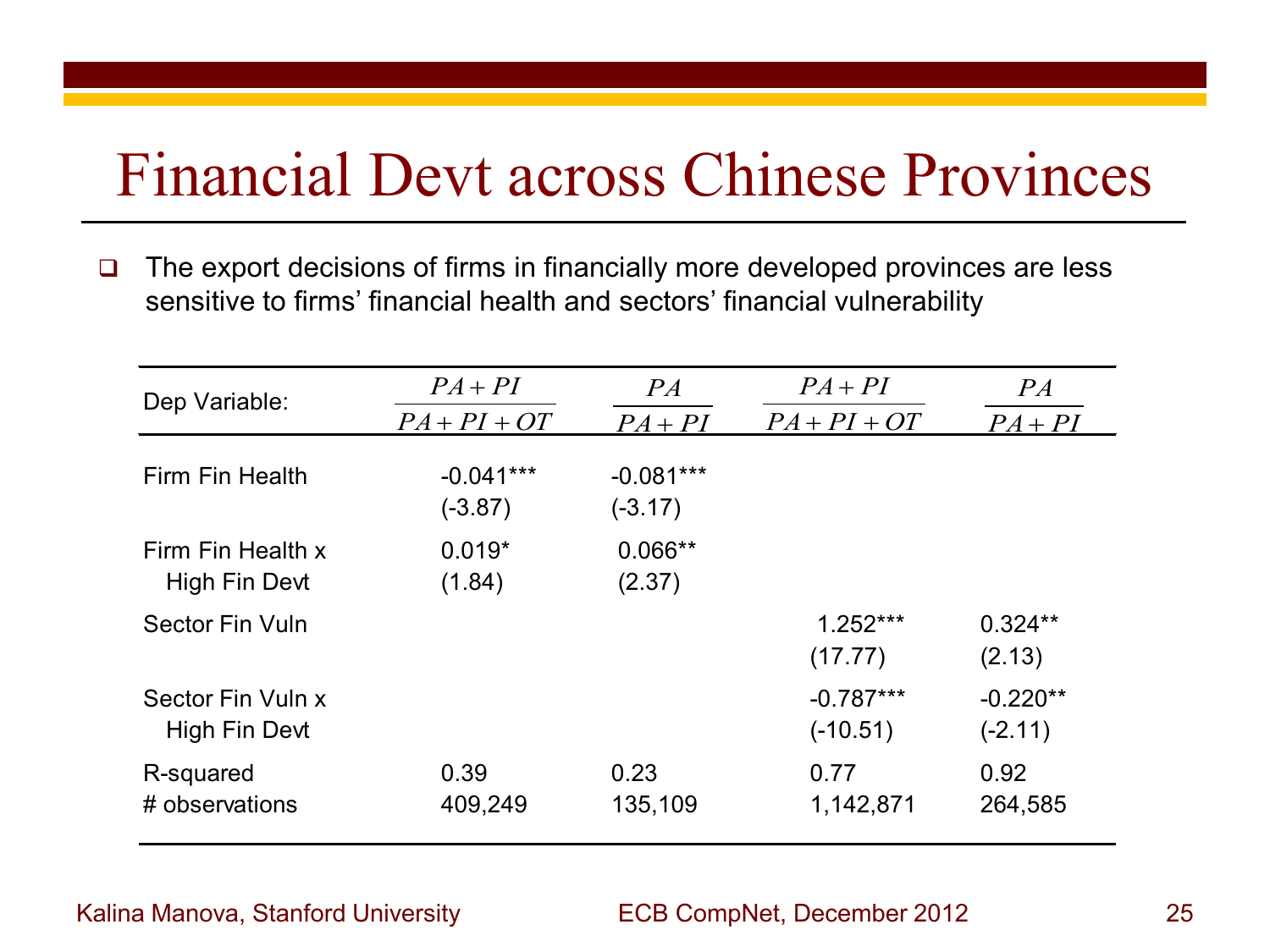## Financial Devt across Export Destinations

□ Chinese producer more likely to choose processing trade, and pure assemble in particular, if foreign buyer has more access to external finance

| Dep Variable:                           | $PA+PI$                  | PA                     | $PA+PI$               | PA                   |
|-----------------------------------------|--------------------------|------------------------|-----------------------|----------------------|
|                                         | $PA + PI + OT$           | $PA+PI$                | $PA + PI + OT$        | $PA+PI$              |
| Firm Fin Health                         | $-0.039***$<br>$(-3.84)$ | $-0.031*$<br>$(-1.65)$ |                       |                      |
| Firm Fin Health x<br>High Dest Fin Devt | 0.012<br>(1.62)          | $-0.007$<br>$(-0.57)$  |                       |                      |
| Sector Fin Vuln                         |                          |                        | $0.413***$<br>(12.13) | 0.056<br>(0.92)      |
| Sector Fin Vuln x<br>High Dest Fin Devt |                          |                        | $0.315***$<br>(15.09) | $0.104***$<br>(3.67) |
| R-squared<br># observations             | 0.39<br>405,051          | 0.23<br>134,015        | 0.77<br>1,132,108     | 0.92<br>262,761      |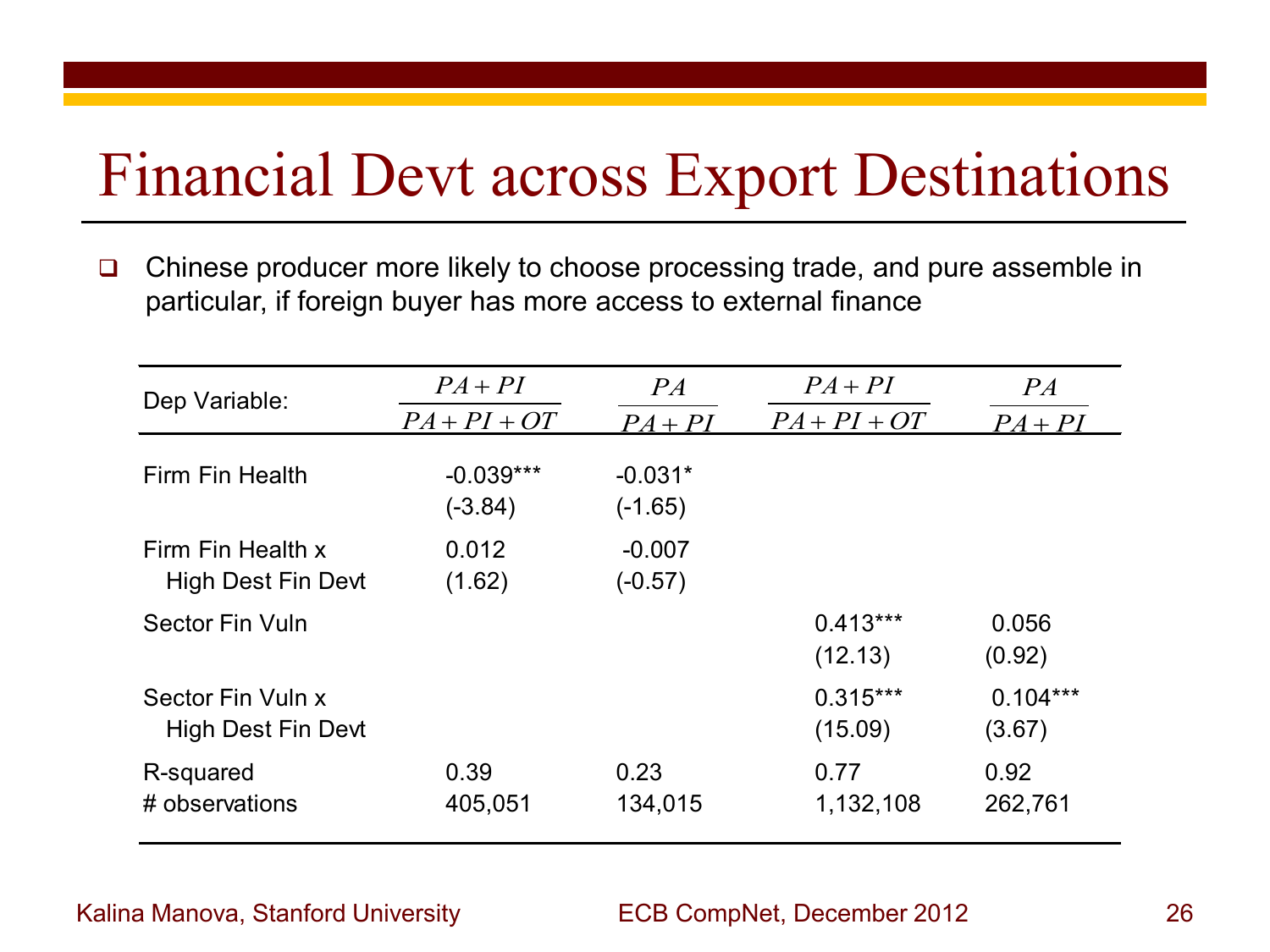## Relationship Specificity across Sectors

□ Financial considerations affect firms' choice of trade regime relatively more in industries that are more intensive in relationship-specific investments

| Dep Variable:                                 | $PA+PI$                  | PA                    | $PA+PI$               | PA                   |
|-----------------------------------------------|--------------------------|-----------------------|-----------------------|----------------------|
|                                               | $PA + PI + OT$           | $PA+PI$               | $PA + PI + OT$        | $PA+PI$              |
| Firm Fin Health                               | $-0.008$<br>$(-0.75)$    | $-0.020$<br>$(-0.97)$ |                       |                      |
| Firm Fin Health x<br><b>High RS Intensity</b> | $-0.038***$<br>$(-2.63)$ | $-0.026$<br>$(-1.04)$ |                       |                      |
| Sector Fin Vuln                               |                          |                       | $0.645***$<br>(22.27) | $0.131***$<br>(2.80) |
| Sector Fin Vuln x<br><b>High RS Intensity</b> |                          |                       | $0.165***$<br>(11.12) | $0.026*$<br>(1.71)   |
| R-squared<br># observations                   | 0.40<br>400,859          | 0.23<br>132,753       | 0.77<br>1,142,871     | 0.92<br>264,585      |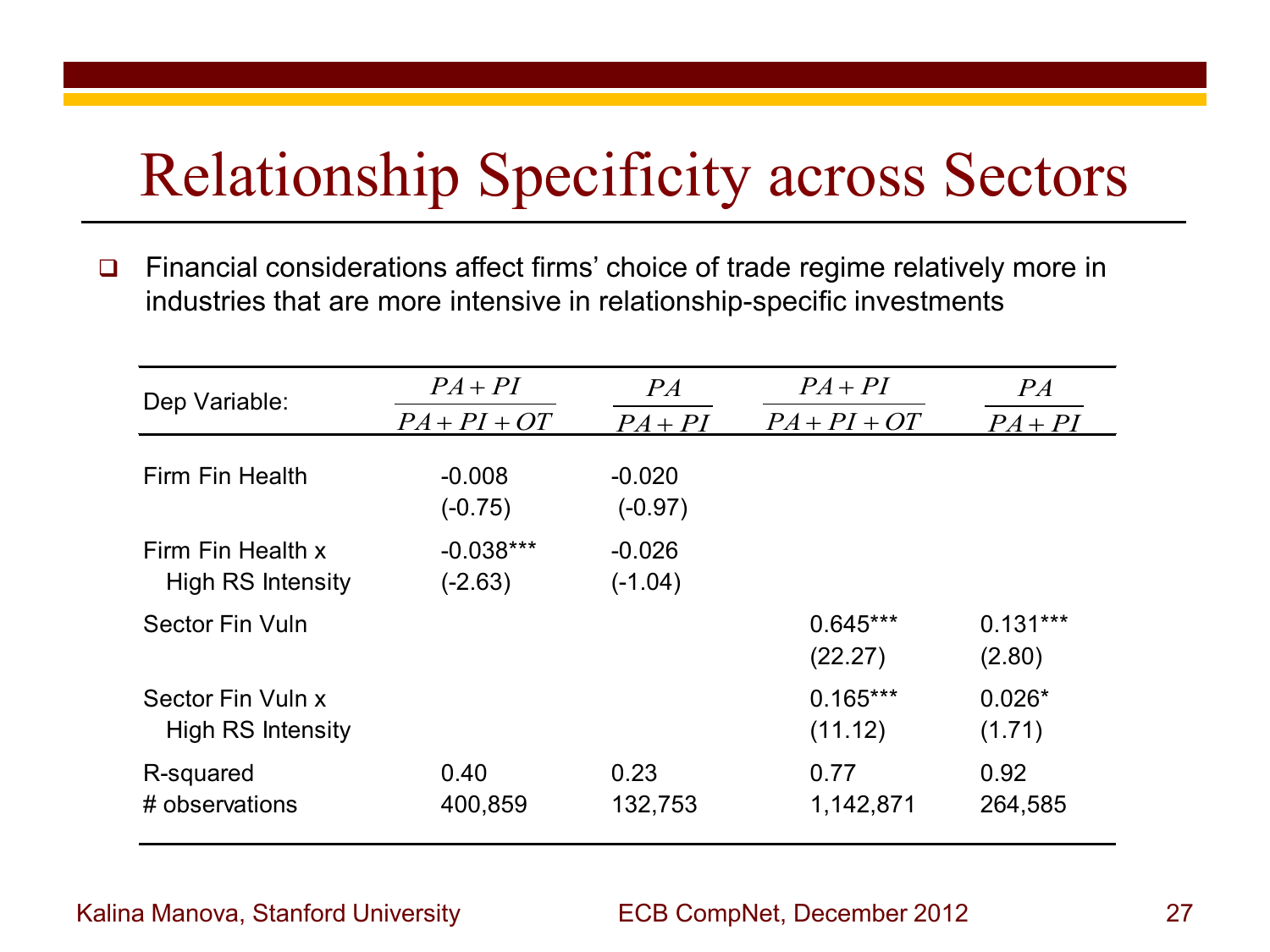### Firms' Import Strategies

 $\Box$  Firms' import behavior is consistent with their export strategy

■ Firms with more processing exports (pure assembly) also import more foreign materials under the processing regime (pure assembly)

### **Panel A. Dep. Variable: (IPA + IPI) / (IPA + IPI + IOT)**

| $(PA + PI) / (PA + PI + OT)$ | $0.603***$<br>(111.97) |             |             |          |             |
|------------------------------|------------------------|-------------|-------------|----------|-------------|
| Liquidity                    |                        | $-0.026***$ | $-0.014**$  |          |             |
|                              |                        | $(-4.51)$   | $(-2.33)$   |          |             |
| Leverage                     |                        |             |             | $0.002*$ | 0.001       |
|                              |                        |             |             | (1.95)   | (0.92)      |
| Productivity                 |                        |             | $-0.028***$ |          | $-0.029***$ |
|                              |                        |             | $(-12.00)$  |          | $(-12.54)$  |
| R-squared                    | 0.58                   | 0.40        | 0.40        | 0.40     | 0.40        |
| # observations               | 30,274                 | 32,530      | 30,167      | 32,518   | 30,159      |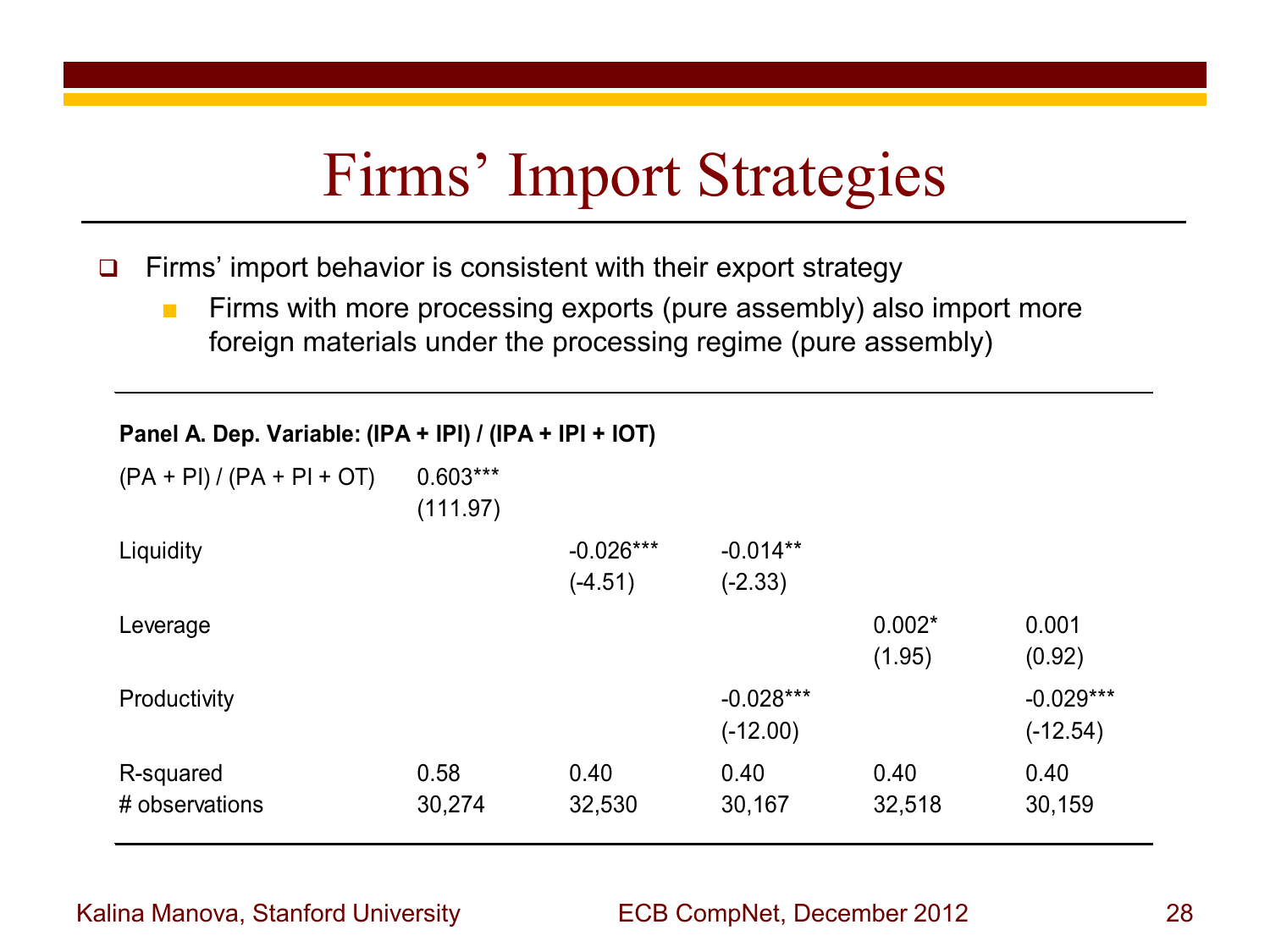### Firms' Import Strategies

 $\Box$  Firms' import behavior is consistent with their export strategy

■ Credit-constrained firms not only export more under processing trade (pure assembly), but also import more under processing trade (pure assembly)

### **Panel B. Dep. Variable: IPA / (IPA + IPI)**

| $PA / (PA + PI)$            | 0.946***<br>(294.23) |                          |                          |                     |                          |
|-----------------------------|----------------------|--------------------------|--------------------------|---------------------|--------------------------|
| Liquidity                   |                      | $-0.021***$<br>$(-2.86)$ | $-0.015*$<br>$(-1.94)$   |                     |                          |
| Leverage                    |                      |                          |                          | $0.007**$<br>(2.02) | $0.007*$<br>(1.86)       |
| Productivity                |                      |                          | $-0.017***$<br>$(-6.33)$ |                     | $-0.016***$<br>$(-6.12)$ |
| R-squared<br># observations | 0.93<br>20,483       | 0.21<br>20,952           | 0.21<br>19,505           | 0.21<br>20,944      | 0.22<br>19,500           |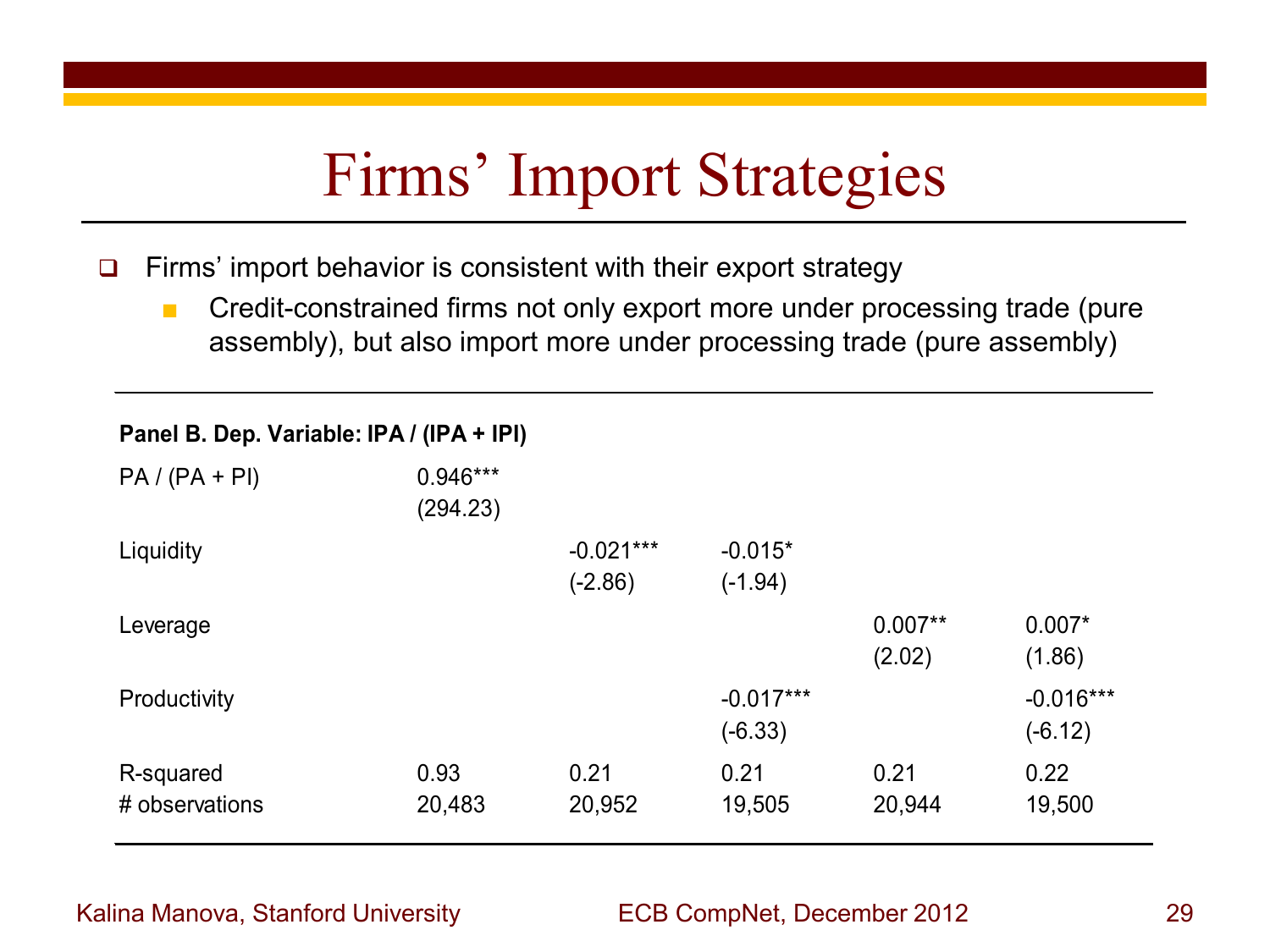## Endogeneity and Reverse Causality I

What if firms sort into different trade regimes for reasons unrelated to financial considerations?

- Concern 1: with frictionless capital markets, manufacturers could raise all the funds needed to pursue their optimal export strategy
	- Variation in liquidity needs across trade modes could explain the relationship between firms' trade regime choices and use of external finance
- $\Box$  This explanation is unlikely for three reasons
	- Results robust to using lagged financial health
	- It cannot rationalize the systematic variation across sectors within firms nor across regions in China, export destinations and sectors' RS
	- Profitability varies across trade regimes and unconstrained firms would have pursued most profitable export mode (OT)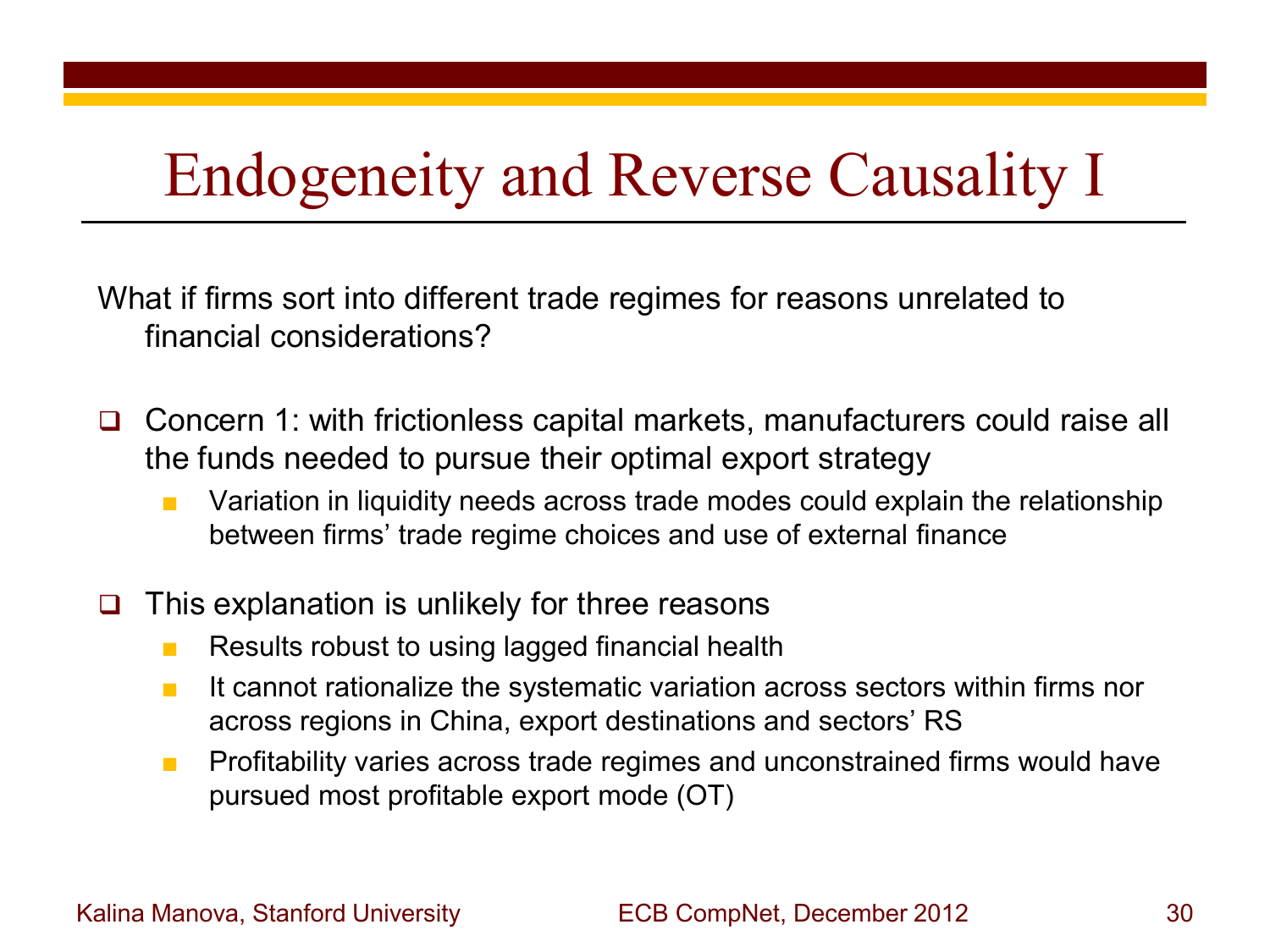## Endogeneity and Reverse Causality II

What if firms sort into different trade regimes for reasons unrelated to financial considerations?

- Concern 2: if financiers more willing to fund more profitable ventures, exporters active in trade regimes with lower returns would record lower liquidity and higher leverage
	- Variation in profitability across trade modes could explain the relationship between firms' trade regime choices and use of external finance
- $\Box$  This explanation cannot rationalize the systematic variation across sectors within firms nor across regions, destinations and RS sectors
	- The relative profitability of different trade regimes would have to vary in very particular ways with sectors' financial vulnerability, for reasons unrelated to the financing of production and its effect on parties' bargaining power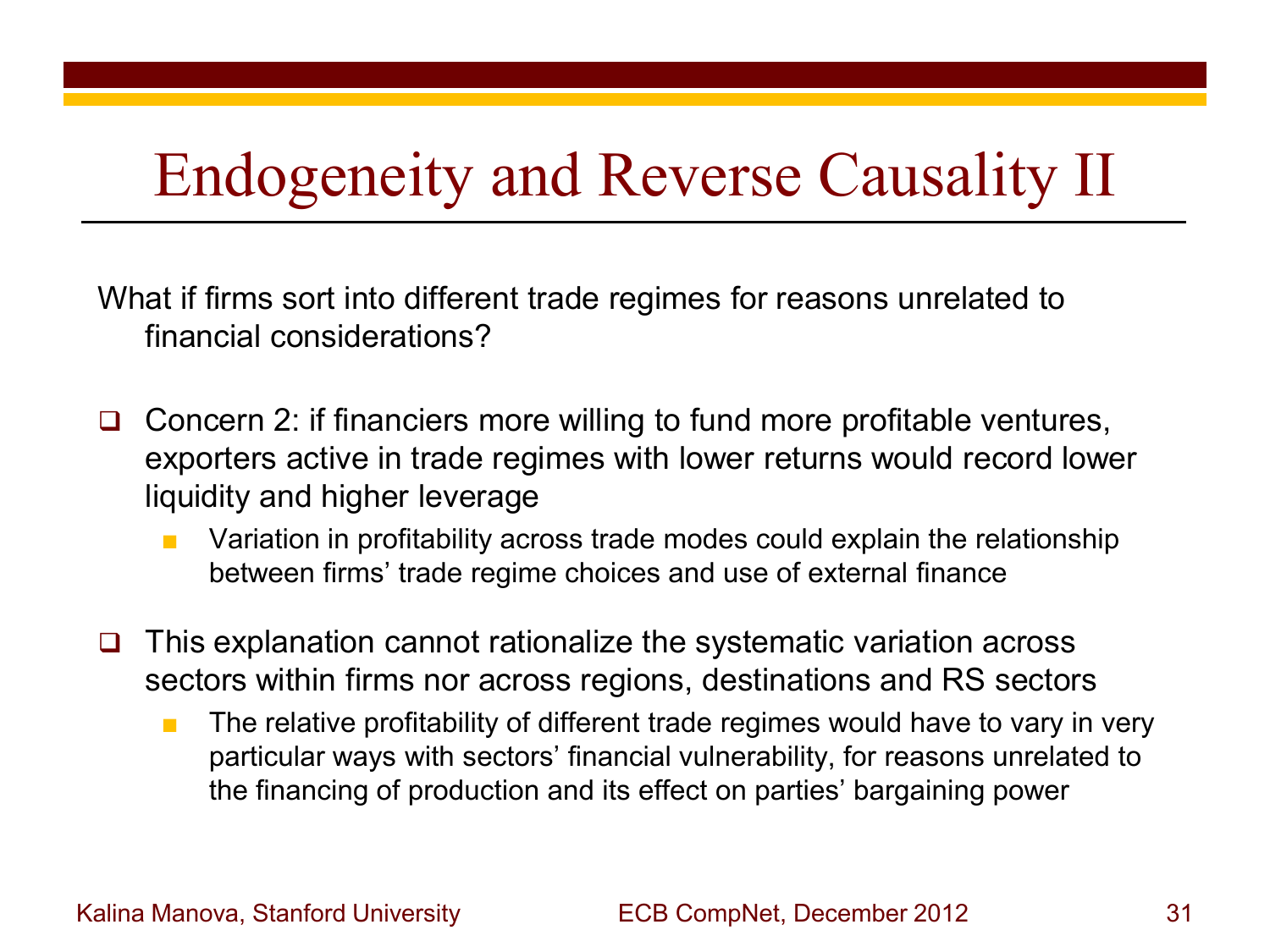### Quantifying the Aggregate Distortion

- We can use our point estimates to quantify the potential economy-wide gains from relaxing financial frictions in China
- Counterfactual: the financial health of all firms improves to that of the least constrained company

$$
\Delta\Pi^{China} = \sum_{f} \beta_{PT}^{\pi/r} \cdot \beta_{Liq}^{PT} \cdot (Liq_{MAX} - Liq_{f}) \cdot r_{f} + \sum_{f,PT>0} \beta_{PA}^{\pi/r} \cdot \beta_{Liq}^{PA} \cdot (Liq_{MAX} - Liq_{f}) \cdot r_{f}
$$

$$
\Delta V A^{China} = \sum_{f} \beta_{PT}^{VA} \cdot \beta_{Liq}^{PT} \cdot (Liq_{MAX} - Liq_{f}) \cdot va_{f} + \sum_{f,PT>0} \beta_{PA}^{VA} \cdot \beta_{Liq}^{PA} \cdot (Liq_{MAX} - Liq_{f}) \cdot va_{f}
$$

- Aggregate profits and value added would increase by 5.5 bil and 15.2 bil RMB
- Represent 1.3% of actual total profits and 0.7% of actual total value added
- Caveat: these are likely lower bounds